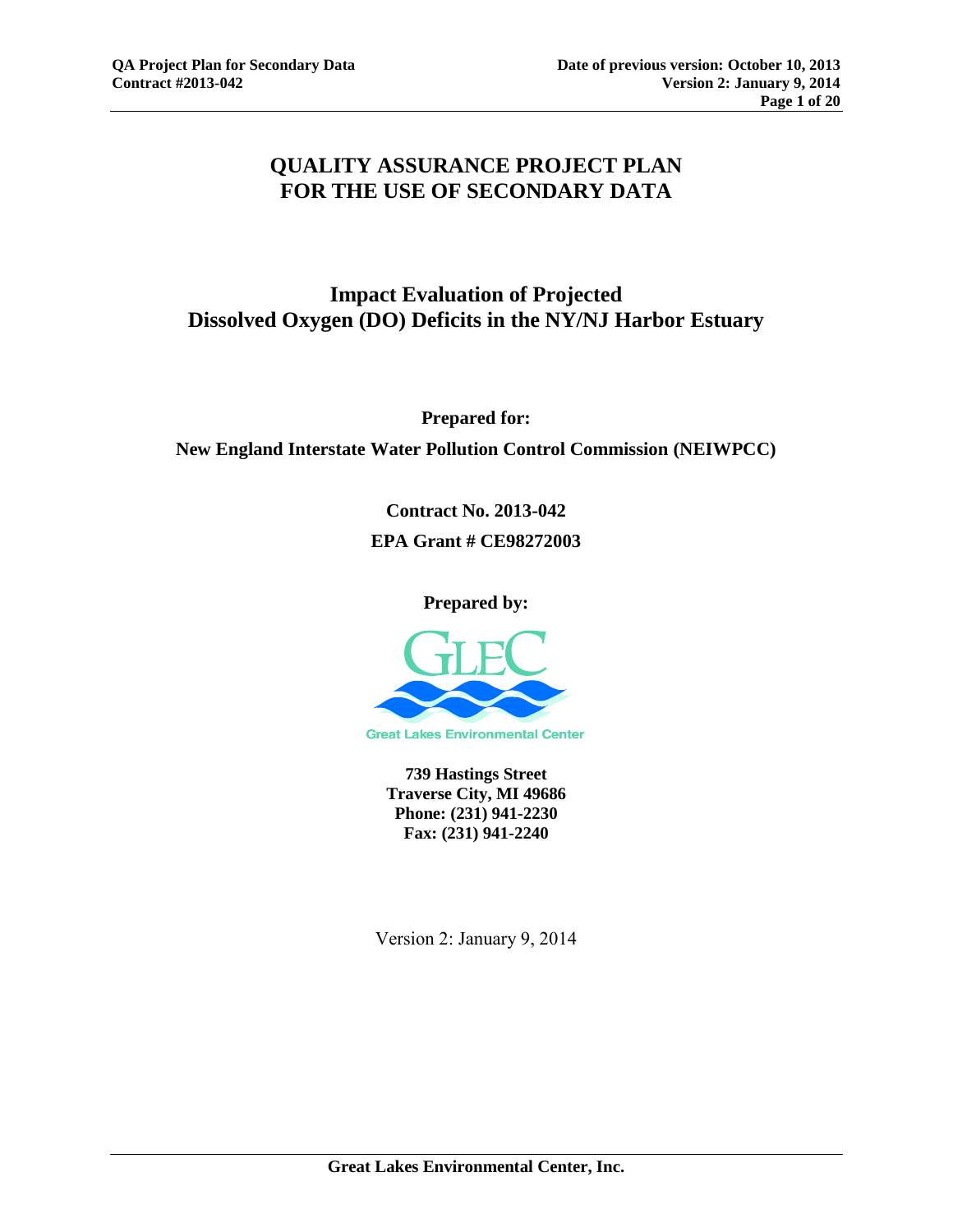QA Project Plan for Secondary Data<br>Contract #2013-042

1916 of previous version: October 10, 2013<br>
Yersion 2: January 9, 2014<br>
Page 2 of 2

# SIGNATURE PAGE

Signatures indicate approval of this Quality Assurance Project Plan and commitment to follow the applicable procedures noted

#### **CONCURRENCES**

| <u> Alexandro (</u><br>Signature:<br>James Stricko<br>Name:<br><b>GLEC Task Leader</b><br>Tule<br>Signature $\frac{1}{2}$ of $\frac{1}{\sqrt{1-\frac{1}{2}}}$ $\frac{1}{\sqrt{1-\frac{1}{2}}}$ $\frac{1}{\sqrt{1-\frac{1}{2}}}$ $\frac{1}{\sqrt{1-\frac{1}{2}}}$ $\frac{1}{\sqrt{1-\frac{1}{2}}}$ $\frac{1}{\sqrt{1-\frac{1}{2}}}$ $\frac{1}{\sqrt{1-\frac{1}{2}}}$<br>Name:<br>Jenning Hansen<br><b>CLEE Contry Assurance Officer</b><br>Title<br>Signature:<br><b>APPROVAL BY NEIWPC</b><br>Theresa Portante-Lyle<br>Name: | Date: $\Delta = 3 - 14$<br>Date: $4/9/rd$                  |
|------------------------------------------------------------------------------------------------------------------------------------------------------------------------------------------------------------------------------------------------------------------------------------------------------------------------------------------------------------------------------------------------------------------------------------------------------------------------------------------------------------------------------|------------------------------------------------------------|
|                                                                                                                                                                                                                                                                                                                                                                                                                                                                                                                              |                                                            |
|                                                                                                                                                                                                                                                                                                                                                                                                                                                                                                                              |                                                            |
|                                                                                                                                                                                                                                                                                                                                                                                                                                                                                                                              |                                                            |
|                                                                                                                                                                                                                                                                                                                                                                                                                                                                                                                              |                                                            |
|                                                                                                                                                                                                                                                                                                                                                                                                                                                                                                                              |                                                            |
|                                                                                                                                                                                                                                                                                                                                                                                                                                                                                                                              |                                                            |
| NEIWPCC Project Manager<br>Title:                                                                                                                                                                                                                                                                                                                                                                                                                                                                                            |                                                            |
| Signature;                                                                                                                                                                                                                                                                                                                                                                                                                                                                                                                   | $_{\text{Date}}$ 4/11/14                                   |
| Name:<br>Місівы<br>EIWed C Quality J surance Program Mausger<br>Title:                                                                                                                                                                                                                                                                                                                                                                                                                                                       |                                                            |
| $\cup$ $\cup$ $\top$<br>Signatur NY                                                                                                                                                                                                                                                                                                                                                                                                                                                                                          | 4/1<br>Date:                                               |
| <b>APPROVAL BY EPA</b>                                                                                                                                                                                                                                                                                                                                                                                                                                                                                                       |                                                            |
| Bob Nyman<br>Name:<br>← EPA Project Officer<br>Title:                                                                                                                                                                                                                                                                                                                                                                                                                                                                        |                                                            |
| Karlethy Me<br>Sienature                                                                                                                                                                                                                                                                                                                                                                                                                                                                                                     | Date:<br>$\mid$                                            |
| Kathryn Drisco. Title: EPA Quality Assurance Officer<br>Name:                                                                                                                                                                                                                                                                                                                                                                                                                                                                |                                                            |
| Signature State                                                                                                                                                                                                                                                                                                                                                                                                                                                                                                              | $_{\text{Date}} = \frac{1}{2} / \frac{1}{2} / \frac{1}{4}$ |
|                                                                                                                                                                                                                                                                                                                                                                                                                                                                                                                              |                                                            |
|                                                                                                                                                                                                                                                                                                                                                                                                                                                                                                                              |                                                            |

Great Lakes Environmental Center, Inc.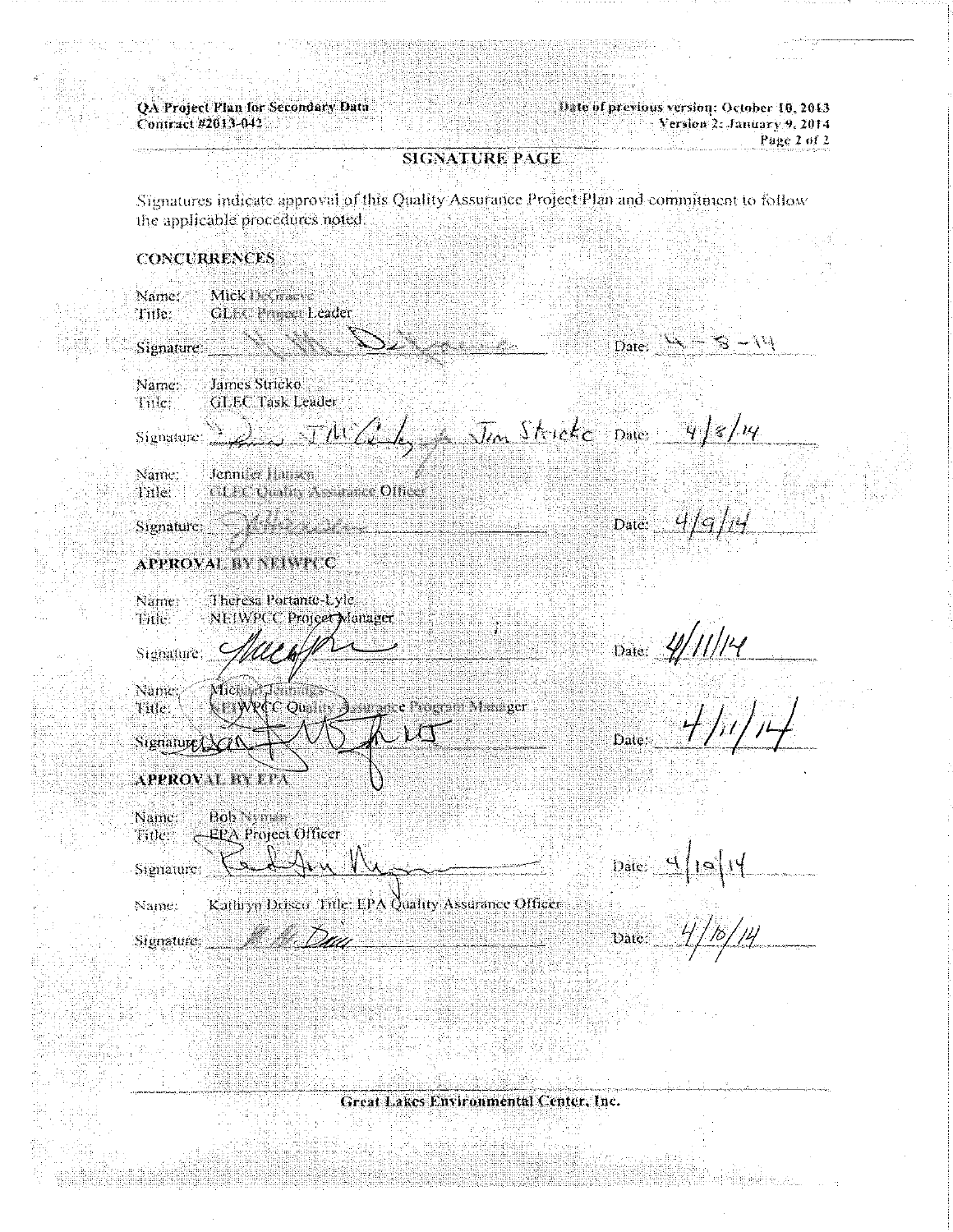# **TABLE OF CONTENTS**

| 1.0 |                                 | PROJECT OBJECTIVES, ORGANIZATION AND RESPONSIBILITIES5                    |  |
|-----|---------------------------------|---------------------------------------------------------------------------|--|
|     | 1.1<br>1.2<br>1.3<br>1.4<br>1.5 | 1.5.1                                                                     |  |
| 2.0 |                                 |                                                                           |  |
|     | 2.1<br>2.2<br>2.3               | Sources of Secondary Data will be identified in any Project Deliverable10 |  |
| 3.0 |                                 |                                                                           |  |
| 4.0 |                                 | DATA REPORTING, DATA REDUCTION AND DATA VALIDATION 11                     |  |
|     | 4.1<br>4.2<br>4.3               |                                                                           |  |
| 5.0 |                                 |                                                                           |  |
| 6.0 |                                 |                                                                           |  |
|     | <b>APPENDICES</b>               | <b>No. of Pages</b>                                                       |  |
|     |                                 |                                                                           |  |
|     | <b>Self Review</b>              | QC Peer Review<br>QA Independent Review                                   |  |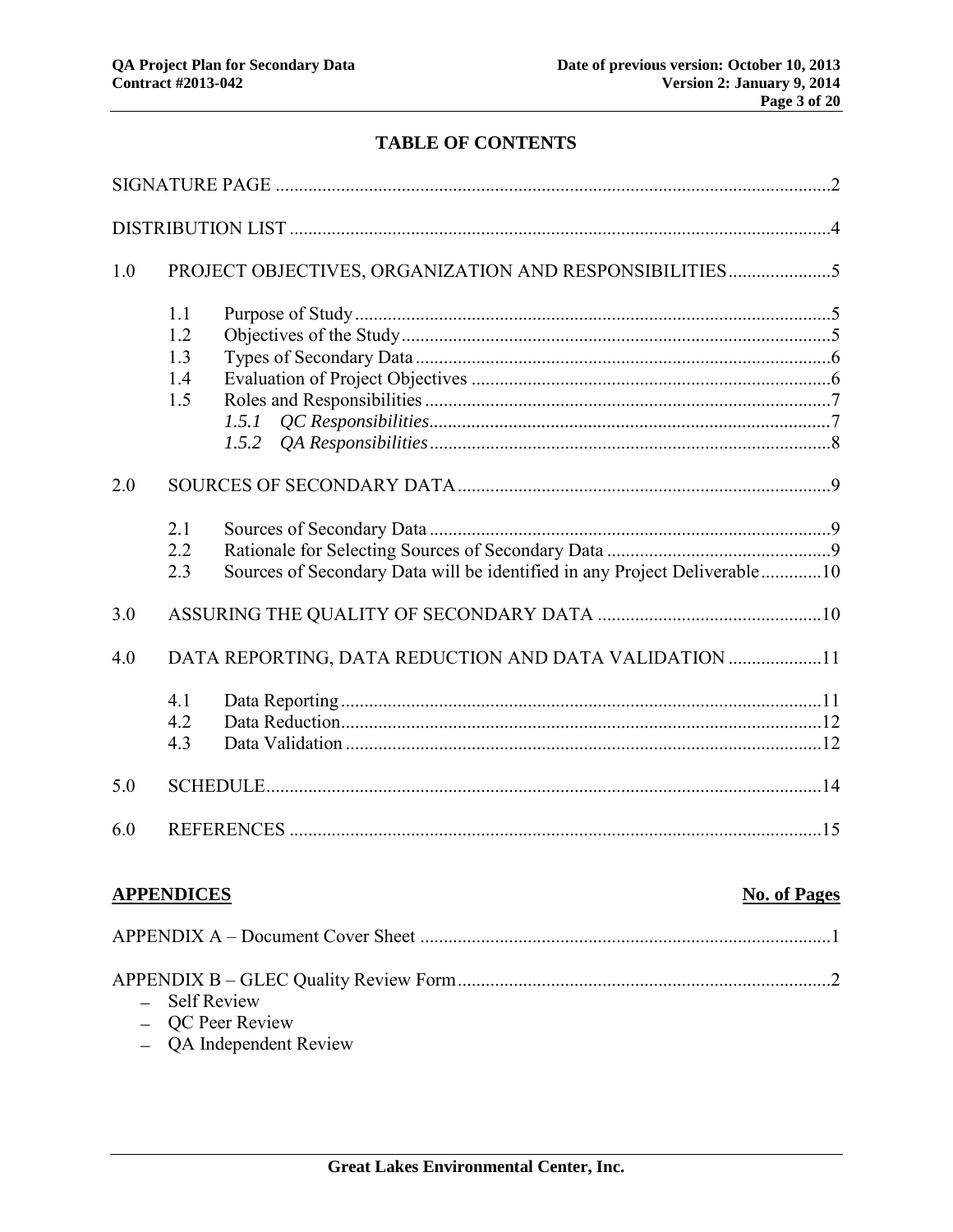# **DISTRIBUTION LIST**

#### **New England Interstate Water Pollution Control Commission (NEIWPCC)**

Theresa Portante-Lyle, Project Manager, NEIWPCC – Lowell, MA Michael Jennings, Quality Assurance Program Manager, NEIWPCC – Lowell, MA

### **Environmental Protection Agency (EPA)**

Bob Nyman, Project Officer, EPA To be determined, Quality Assurance Officer, EPA

#### **Great Lakes Environmental Center, Inc. (GLEC)**

G.M. (Mick) DeGraeve, Project Leader, GLEC – Traverse City, MI James Stricko, Task Leader, GLEC – Traverse City, MI Jennifer Hansen, Quality Assurance Officer, GLEC – Traverse City, MI Chrono file, GLEC – Traverse City, MI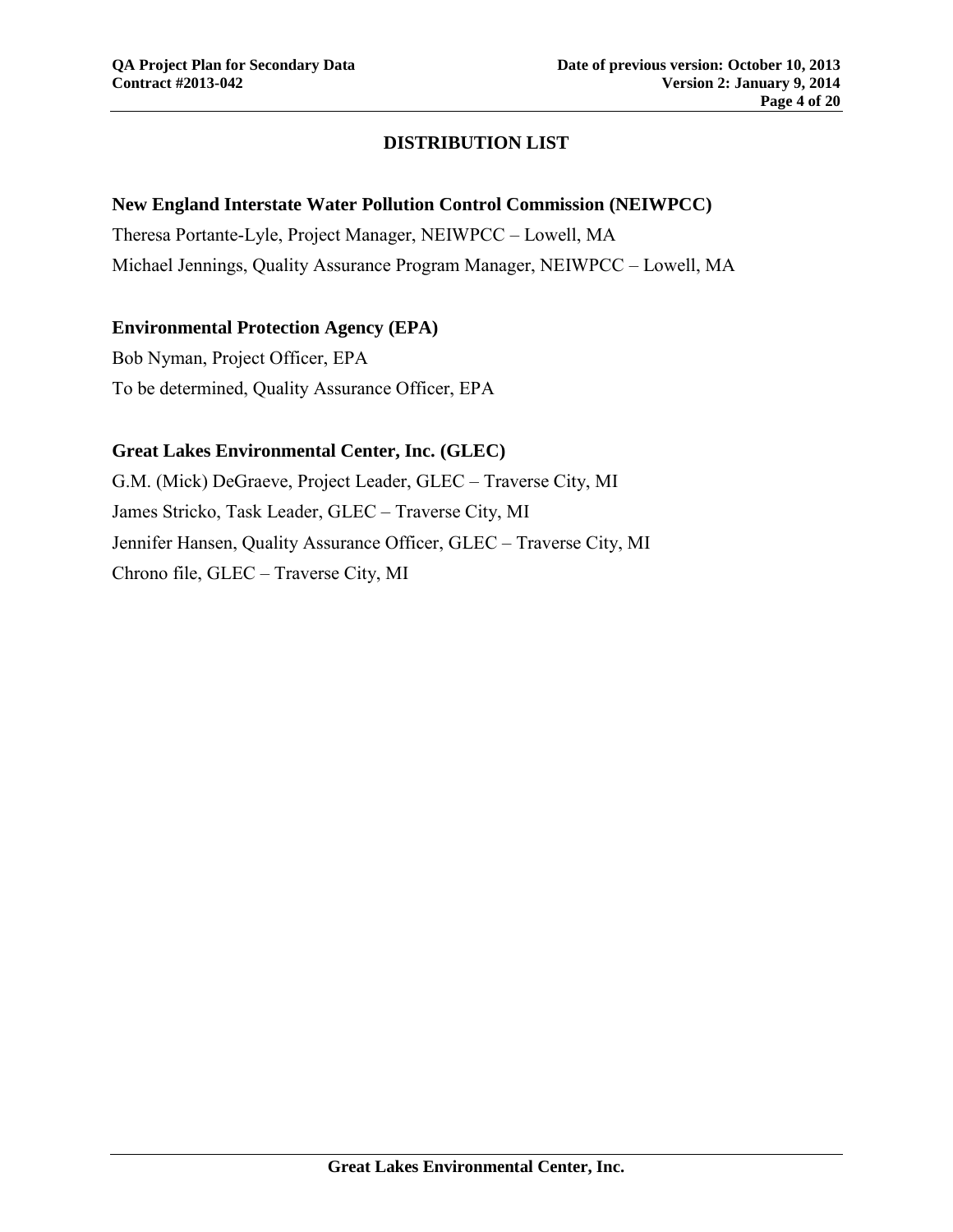As directed by NEIWPCC Contract 2013-042, GLEC has prepared this Quality Assurance Project Plan (QAPP) to assure the quality of the secondary data used in this project. This QAPP is responsive to all of the applicable elements specified in EPA's Requirements for QAPPs (U.S. EPA 2001a). This QAPP is a project-specific supplement to GLEC's corporate Quality Management Plan (QMP), dated January, 2009 (GLEC 2009), which was prepared in accordance with EPA Requirements for Quality Management Plans (QMPs) (U.S. EPA 2001b). GLEC's QMP details the responsibilities of the GLEC Quality Assurance Officer (QAO) and the Project Leader (PL), and describes procedures used to plan for, implement, and assess project quality. These procedures, tailored to the needs of the tasked activities, will be used as this project is being performed, along with GLEC's corporate QAPP for Secondary Data, last revised April 30, 2012 (GLEC 2012).

## **1.0 PROJECT OBJECTIVES, ORGANIZATION AND RESPONSIBILITIES**

A secondary data project involves the gathering and/or use of existing environmental data to be used for purposes substantially different from those originally intended for the data. These secondary data may be obtained from many sources, including: the open, peer-reviewed literature; unpublished manuscripts and reports from government and academic sources; industry surveys; compilations from computerized databases and information systems; and, computerized or mathematical models of environmental processes. This QAPP describes how secondary data will be evaluated and used in support of this project ("Impact Evaluation of Projected Dissolved Oxygen (DO) Deficits in the NY/NJ Harbor Estuary"). Document tracking and quality review forms are provided in Appendices A and B, respectively. This QAPP will act as a supplement to GLEC's Programmatic QAPP for Secondary Data (available upon request).

### **1.1 Purpose of Study**

The purpose to this study is to evaluate (using available information and data) existing organism abundance and diversity in the open waters of NY/NJ Harbor, and to determine how marine organism diversity and abundance relates to DO in the Harbor (based on available existing and projected ambient concentrations). This work is an attempt to begin to understand how sitespecific (ambient versus laboratory-derived), temporal and spatial circumstances can affect the presence, abundance and ability to thrive of marine organisms in areas of the Harbor (and tributaries to the Harbor) which are not attaining the marine DO criteria, based primarily upon projected DO deficits.

### **1.2 Objectives of the Study**

The goal of this project is to better understand the effects of current and projected DO levels on the living marine resources of the NY/NJ Harbor estuary, which we anticipate will in turn provide insight that will be helpful in making future DO criteria implementation/management decisions. Achieving this goal will require accomplishing several specific objectives:

i. Develop an accurate historic and current list of marine species (fishes and invertebrates) and their abundance in NY/NJ Harbor estuary waters, including adult and juvenile life stages;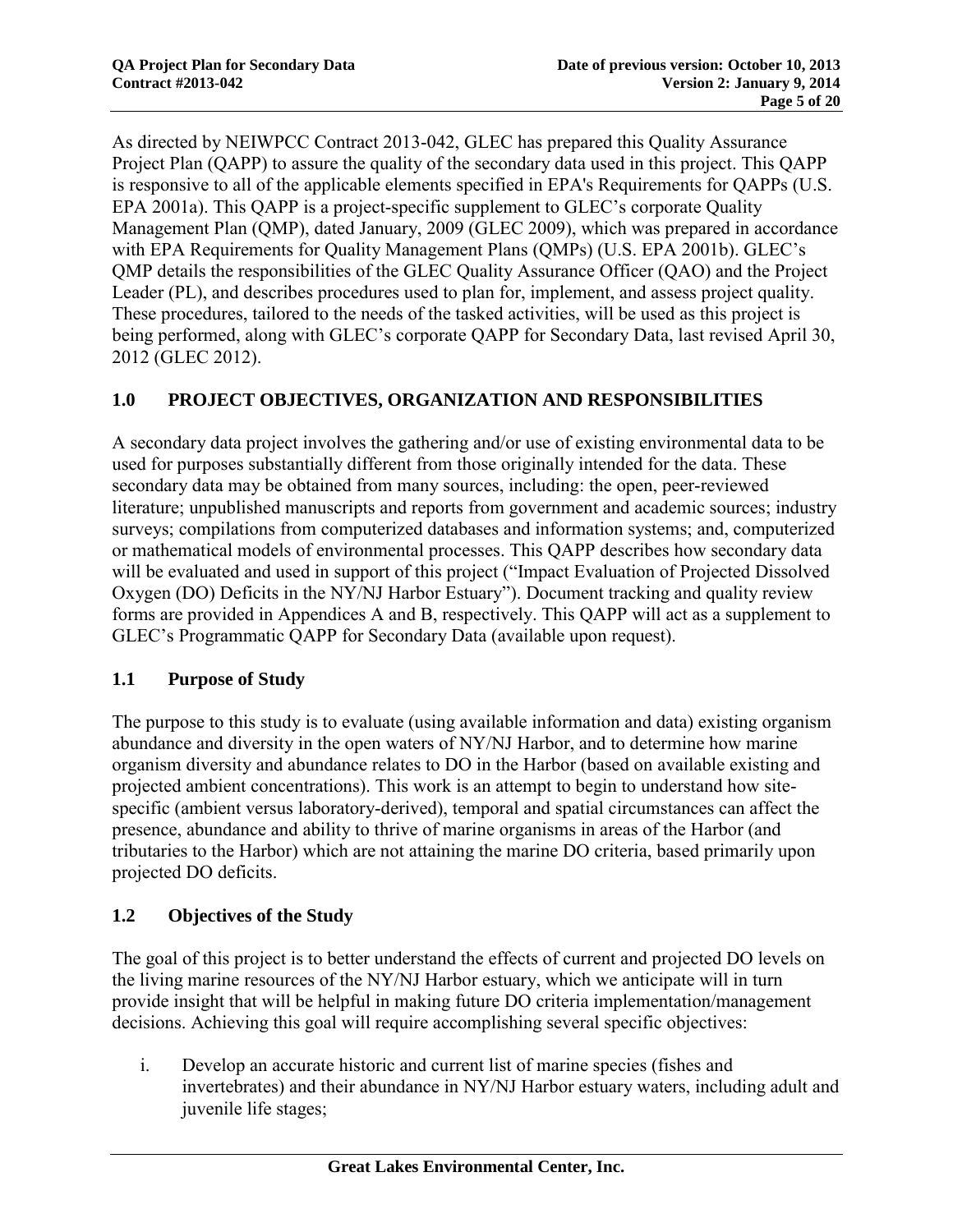- ii. Identify critical locations and the associated (present-day) resident marine life expected to be most impacted by, or susceptible to, low DO conditions based on existing aquatic life data and existing DO data and model outputs;
- iii. Develop a method to evaluate potential impacts of projected DO deficits at "critical" locations using existing models and data;
- iv. Using the developed method, evaluate the spatial and temporal extent of low DO impacts on resident marine life to inform management decisions;
- v. Tabulate locations and times of DO deficits of biological concern;
- vi. Project conditions in 2050 assuming an available and generally-accepted climate change scenario; and
- vii. Prepare detailed recommendations for future work to field-validate the results of this study.

## **1.3 Types of Secondary Data**

Secondary data likely to be acquired will include peer-reviewed journal articles and published reports, and unpublished data and information from government (both federal and state), academia and industry. The data will be used to evaluate biological diversity, abundance and distribution, as well as specific physicochemical (DO in particular) biological requirements. Analysis of the obtained information and data may include water quality and marine species tabulations and summary statistics, metric calculations and correlations of species lists to measured and projected DO levels.

Data limitation, such as geographical area, will be considered (the data must be from the Harbor), as will the specifics of data collection, such as position in the water column and the time of year.

### **1.4 Evaluation of Project Objectives**

The anticipated users of this information include technical staff at the New Jersey Department of Environmental Protection (NJDEP), the New York City Department of Environmental Protection (NYDEP), the New York State Department of Environmental Conservation, the NY/NJ Harbor Estuary Program (HEP), and the U.S. Environmental Protection Agency (EPA).

There are two primary Tasks for this program (Task 2 and Task 3):

Task 2. Collect Information Regarding Harbor Biology and Develop a Method to Evaluate Potential Impacts of Projected DO Deficits; and Task 3. Evaluate Potential Biological Impact of Projected DO Deficits.

The planned approach for evaluating the project objective for Tasks 2 and 3 (Collect Harbor Biology Information and Develop Method to Evaluate Potential Impacts of Projected DO Deficits and Evaluate Potential Biological Impact of Projected DO Deficits) will be feedback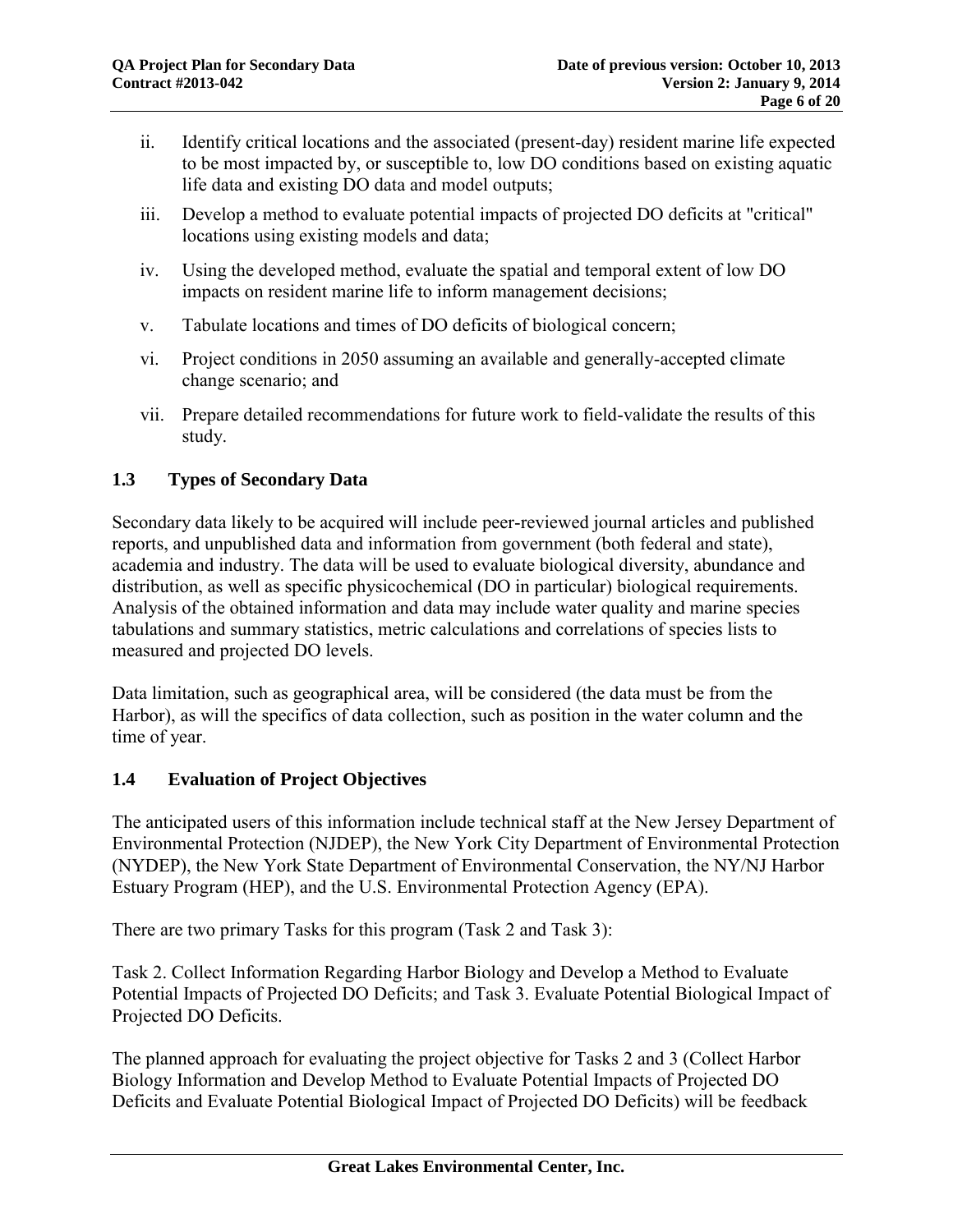from GLEC internal staff selected by the GLEC Quality Assurance Officer and Project Leader to independently review the summary tables, worksheets and summary report as well as the integrity, applicability and quality of its information as it pertains to the objective. Evaluation of the project objective will also be achieved via feedback from the NEIWPCC Project Manager and the U.S. EPA Project Officer. A positive response in both cases demonstrates applicability and success.

# **1.5 Roles and Responsibilities**

GLEC strongly believes that Quality Assurance (QA) begins with establishing policies and standards for staffing, scheduling, and carrying out projects. It also involves assigning the right staff and monitoring their performance. This QA Project Plan is consistent with the GLEC philosophy on quality assurance. GLEC agrees to conform to the concepts, principles, procedures, and philosophy of this QA Project Plan.

The individuals involved in the Quality Control and Quality Assurance program and their associated responsibilities are described in the following sections.

## *1.5.1 QC Responsibilities*

### Project Leader (PL) – Mick DeGraeve

- Takes corrective actions for any QC problems with personnel, technical content, or procedures;
- Reports to NEIWPCC Project Manager and coordinates the tasks with the respective task leaders;
- Manages the QC program;
- Communicates with the NEIWPCC Project Manager to set delivery dates for documents/products and prepares task milestones for NEIWPCC;
- Assumes fiscal responsibility for the project budget;
- Ensures compliance with GLEC and project-specific Quality Control procedures;
- Acts as the Principal Author for the final report;
- Ensures the availability of GLEC team resources; and
- Has responsibility for maintaining and distribution of the final approved QAPP.

### Task Leader (TL) – Jim Stricko

- $\bullet$  Has responsibility to the PL for ensuring well-managed QC in the task;
- Ensures that quality control in every step of the production of a task deliverable;
- Monitors and expedites task documents through all QC procedures and ensures that documents/products are presented to the GLEC QA Officer;
- Initiates and signs off on the task deliverable and GLEC Quality Review Form (Appendix B);
- Has responsibility for task document control and management;
- Assigns internal peer reviews and sets schedule for review; and
- May also conduct Principal Author roles as outlined below.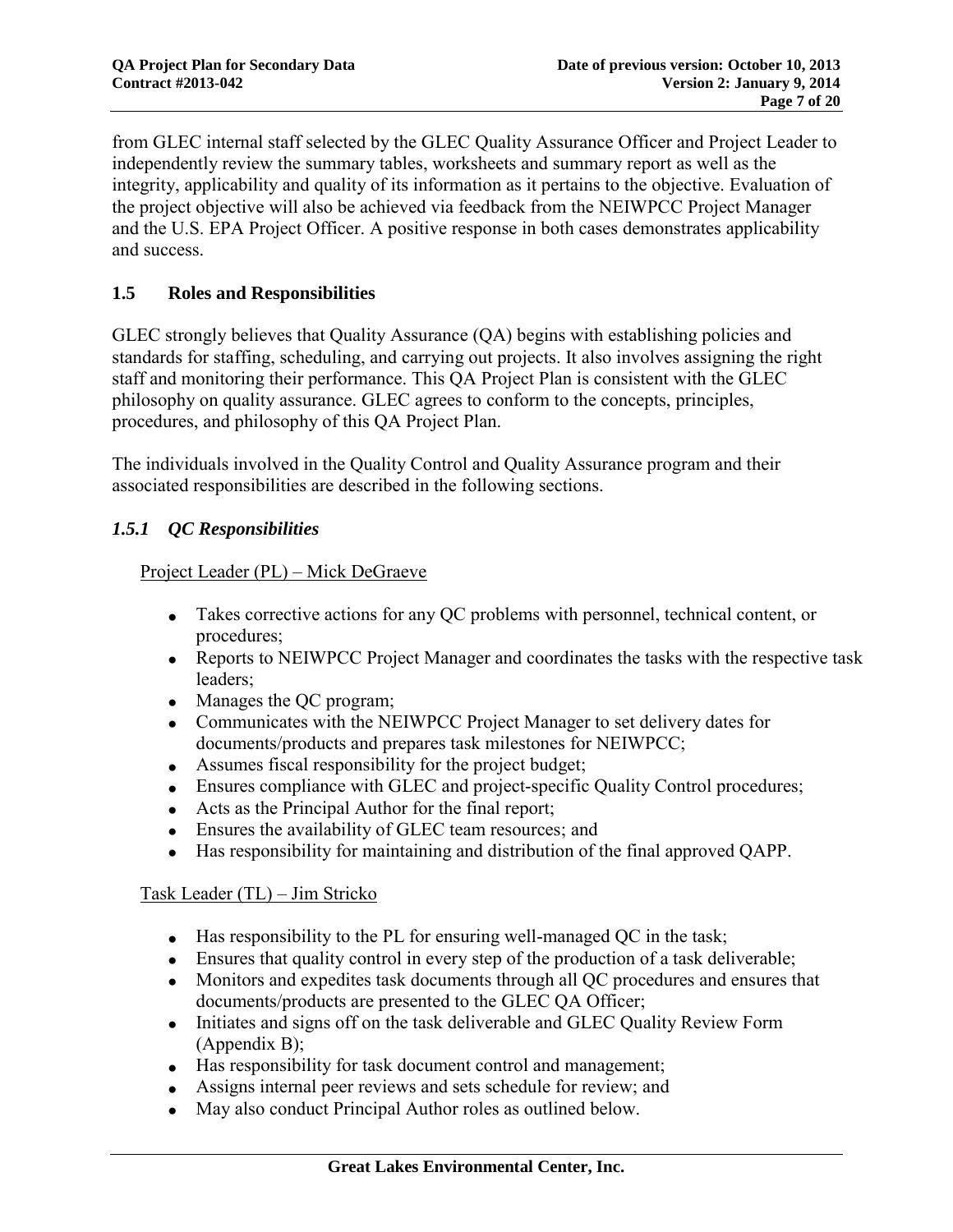#### Principal Author (PA) – Mick DeGraeve

- Responsible for overall document/deliverable quality;
- Integrates document sections in a logical arrangement following a specified format and synthesizes components to logical interpretations and conclusions;
- Ensures the integrity of data compiled from various data sources and any scientific interpretations;
- Makes all document revisions;
- Submits Document Cover Sheet (see Appendix A) with the task final draft deliverable; and
- Conducts and documents GLEC QC Self Review (see Appendix B).

#### QC Peer Reviewer(s) – TBD

- Conducts and documents GLEC QC Peer Review;
- Validates primary source information;
- Ensures the integrity of technical abstracting, scientific data, and interpretations;
- Checks the procedures and the basis for any calculated standard, guidance, or reference numbers; and
- Completes QC Peer Review Form (see Appendix B).

#### Contributing Author(s) (CA) – Jim Stricko, John Waldman, Robin Miller

- $\bullet$  Is responsible for the content and quality of the document section(s) within his/her expertise area; and
- Writes or otherwise contributes specialized document sections requiring specific expertise for the PA and revises components within the sections for which he/she is responsible.

### *1.5.2 QA Responsibilities*

The following specific roles and responsibilities will be carried out by GLEC staff with respect to QA responsibilities:

#### GLEC President – Dennis McCauley

- Resolves overall performance problems on client deliverables based on QA/QC evaluations and input from the client; and
- Provides final review of project for conflict of interest.

### QA Officer – Jennifer Hansen

- Monitors the QC process and independently audits QC performance;
- Reviews and approves the QAPP;
- Coordinates and tracks reports through the QC/QA process reviews;
- Conducts or designates Quality Reviews as needed;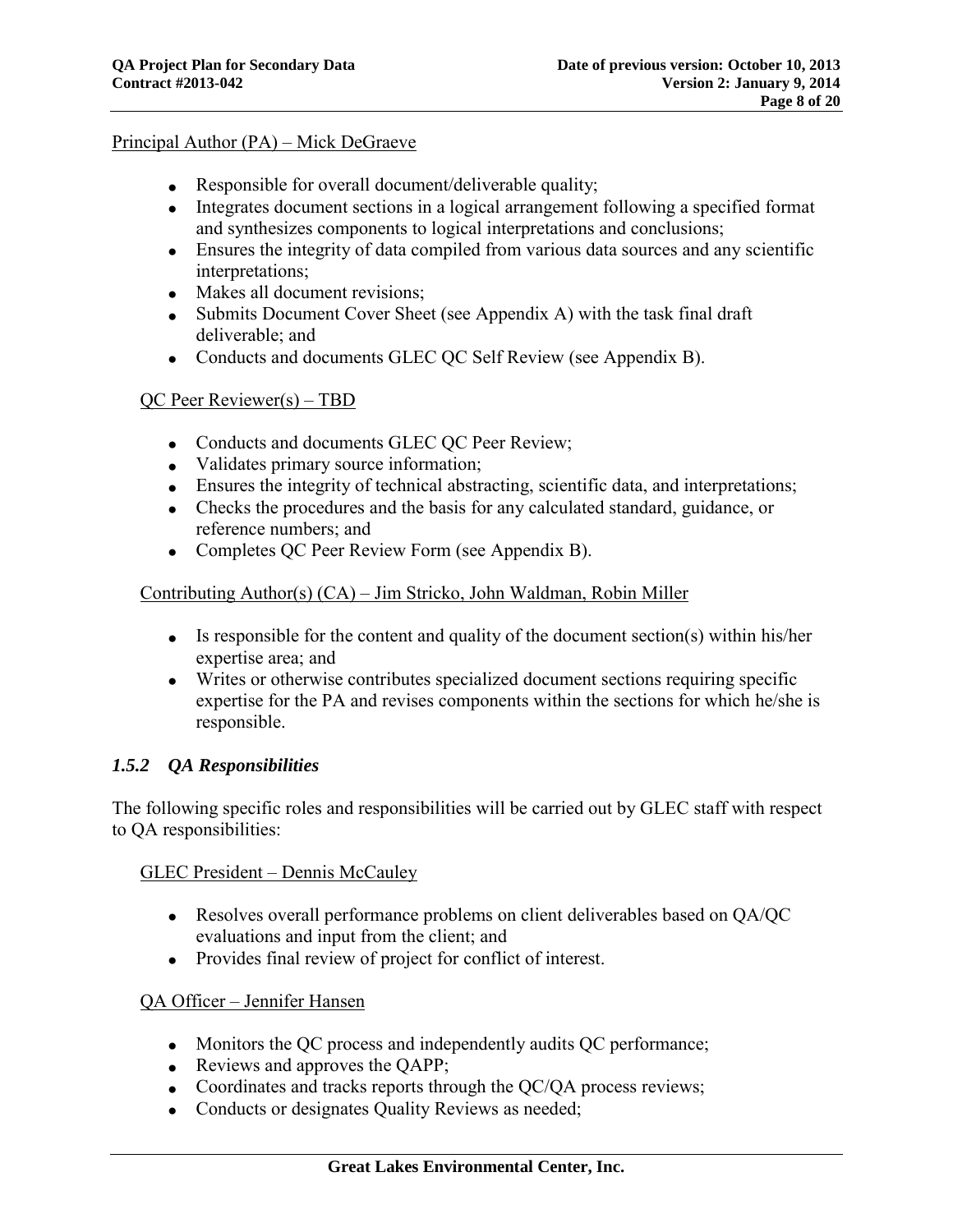- Reviews completed QA Review Form; and
- Maintains final Quality documentation.

### QA Reviewer(s) – TBD

- Conducts and documents GLEC QA independent review of completed draft documents and/or deliverables and data.
- Completes QA Review Form (see Appendix B).

GLEC is ultimately responsible for high quality deliverables/products that meet or exceed NEIWPCC requirements and expectations. Our dual process of QA/QC also provides management with a tool to evaluate individual personnel performance as well as evaluate GLEC's performance on the project. GLEC's QA program, implemented by the QA Officer, Ms. Jennifer Hansen, on behalf of the GLEC President, monitors the product quality as well as the entire QA/QC process.

NEIWPCC may implement, at their discretion, various audits or reviews of this project to assess conformance and compliance to the quality assurance project plan in accordance with the NEIWPCC Quality Management Plan.

## **2.0 SOURCES OF SECONDARY DATA**

## **2.1 Sources of Secondary Data**

GLEC will collect existing information and data from peer-reviewed literature, unpublished reports, databases compiled by federal and state agencies, local authorities, universities, industry and other private research efforts. These data, originally collected for a different purpose, are known as secondary data. Once the data are obtained, they will be reviewed for quality, completeness and applicability to the objectives of the project.

The underlying data contained in federal, state, academic or private sources are assumed accurate and of sufficient quality to be reviewed for use in this study. In addition, the quality of peerreviewed and published literature is assumed to be acceptable, as long as no corrections or revisions have taken place within a year of publication or release. If limitations are identified in the quality of information or data taken from published literature or federal/state/university/private generated sources that may impact decisions regarding the overall direction of further data collection efforts or the quality of deliverables, these data quality issues will be communicated to NEIWPCC.

### **2.2 Rationale for Selecting Sources of Secondary Data**

The rationale for selecting the wide assortment of sources of secondary data for Tasks 2 and 3 is to include all the potentially useful and acceptable secondary data for the project. This approach has been used successfully for other similar projects and should be suitable for this project as well.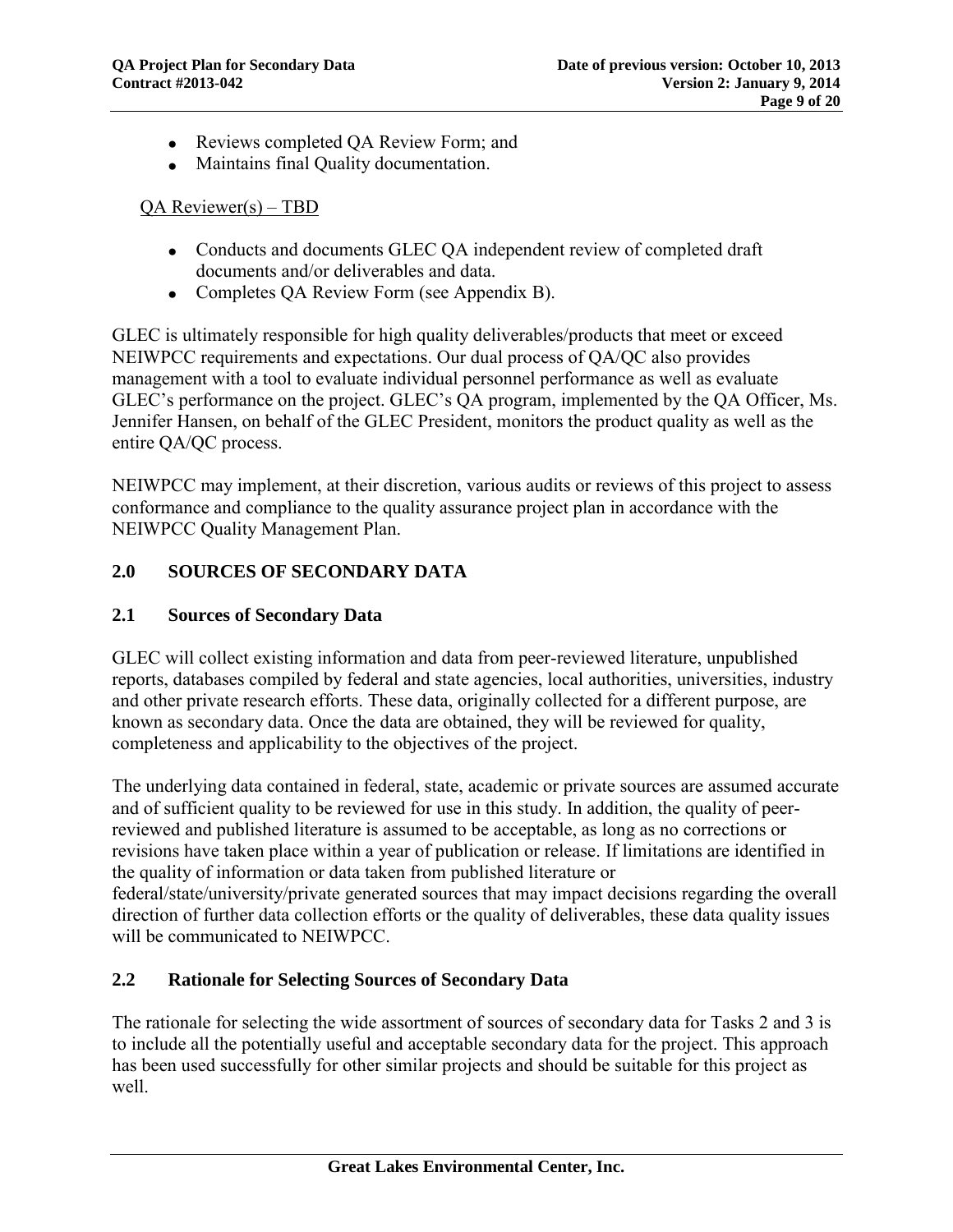#### **2.3 Sources of Secondary Data will be identified in any Project Deliverable**

Any data compilations, maps, or GLEC-generated recommendations will include a list of all sources of secondary data. Raw data will be maintained in a manner easily traceable to its source.

#### **3.0 ASSURING THE QUALITY OF SECONDARY DATA**

A critical concern for projects that require the incorporation of secondary data is ensuring the integrity of the data that are obtained and used. This section addresses that concern by identifying the data quality objectives (DOOs) for the secondary data to be used for this project, and the criteria that will be used to evaluate these objectives.

The first DQO is that the data should come from sources of known and appropriate quality. In addition to the data sources discussed under Task 2.1, other literature or reference materials that will be accepted as sources of secondary data include:

- Academic, federal or state agency-developed or approved databases (e.g., EPA's ECOTOX database, the World Register of Marine Species and the Ocean Biogeographic Information System);
- Peer-reviewed government and other gray literature reports (e.g., from EPA, National Marine Fisheries Service and USGS);
- Published peer-reviewed journal articles;
- Articles that have been approved by a peer-reviewed journal, but were not published (in this case, a copy of the pre-published article and documentation that it was approved is required); and
- Personal communications with experts in the field (as identified by a member of the Technical Advisory Committee (TAC) or the GLEC team, and approved by the GLEC Program Manager), provided that a written statement or documented approval is received from the expert.

In cases when the secondary data preliminarily appear to be relevant and potentially useful to the project, but upon further review we determine that the source does not exactly fit into one of the above categories, GLEC will seek technical direction/clarification (at the discretion of the GLEC Program Manager) from the EPA marine sciences laboratory in Narragansett, RI and/or the chairman of the TAC. We will use these individuals to help us determine if the secondary data are from a reputable source, and therefore acceptable for inclusion in our summary and analysis.

The second DQO relates to the requirement that the data are appropriate for the purpose for which they will be used. To conform to that DOO, GLEC will carefully consider each study (data source) from that DQO perspective. In making this determination, GLEC will take into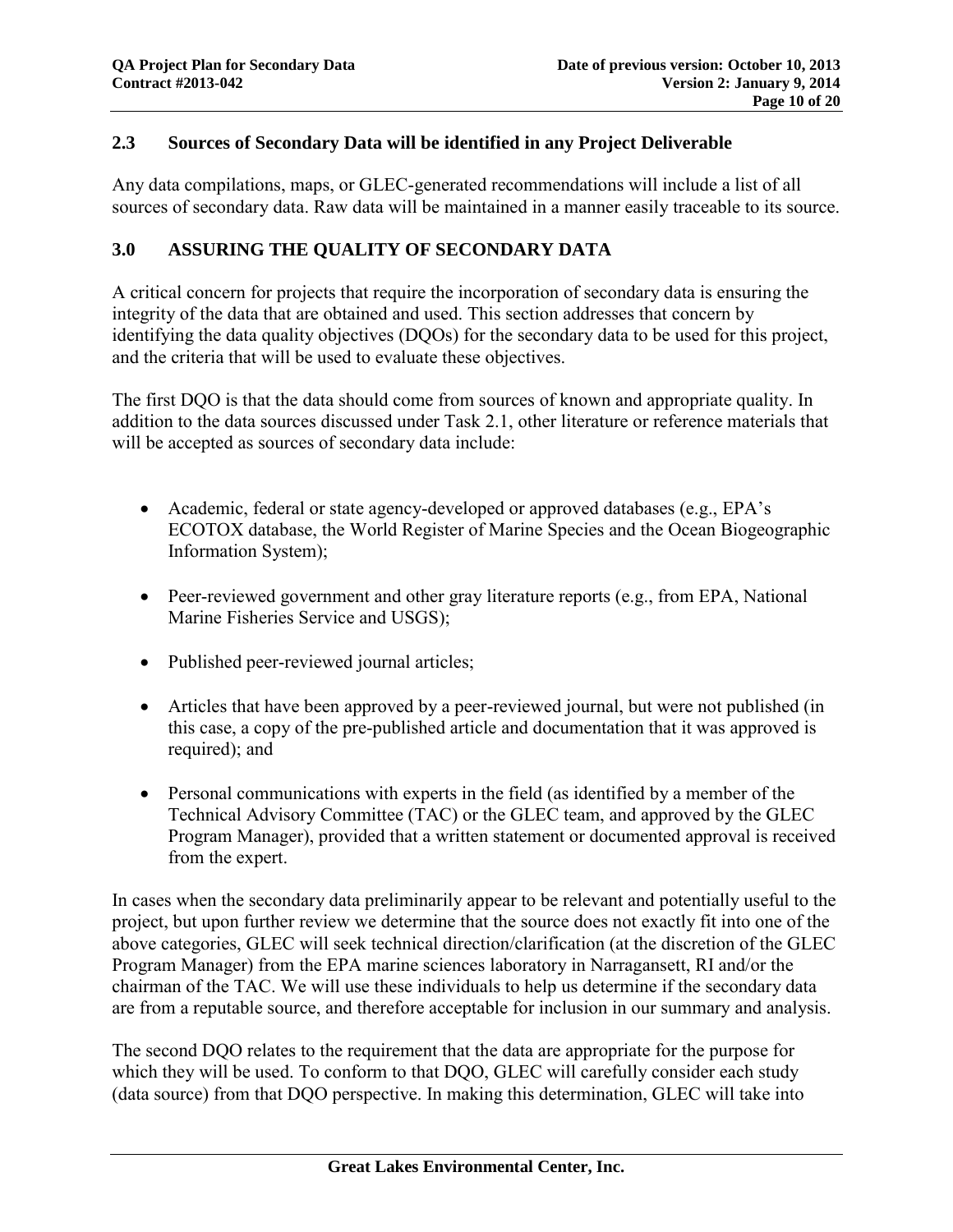consideration a variety of factors. For example, results of laboratory assays with standard designs (e.g., adequate controls, clean dilution water, measured concentrations) and endpoints (e.g., LC50, NOEC) will take precedence over alternative response variables (e.g., avoidance behavior and field studies), which usually report more qualitative changes (abundance or presence/absence, for example). Other considerations for determining data acceptability will include the study design, the measured endpoint, the duration of exposure to low dissolved oxygen concentrations, as well as the presence of contaminants.

For transparency of process, GLEC will track, to the maximum degree possible, each individual datum to its original reference for published manuscripts and reports, and will code the datum (using a simple coding system) as to its "acceptability" or "non-acceptability" for this project. A coding system with a user's key will allow for the efficient tracking of reference materials that were used and not used for this project, and will facilitate any required audits and QA/QC evaluations. Once the decision has been made to use the data, they will be checked for consistency in units and values. When data for a particular variable (species and life stage, for example) are available from two or more sources, GLEC will only retain the datum from the sources determined to be very reliable. The factors that will be used to make this decision will be based on the focus of the source studies, the study authors' experience and publication record and their institutional affiliations. After an "acceptable" or "non-acceptable" decision has been made by a member of the GLEC team working on this program, the reviewed study will be coded (as discussed above), and the "non-acceptable" references will be listed in an appendix to the final report. That appendix will provide a brief explanation of the reason that the study was not used in this investigation.

# **4.0 DATA REPORTING, DATA REDUCTION AND DATA VALIDATION**

The GLEC Project Leader will be responsible for implementing Tasks 2 and 3 in accordance with this QA Project Plan. A Quality Assurance Documentation Report (QADR) will be prepared and submitted with the final deliverable for this project. This document, among other things, will describe how GLEC assured that data and source materials relied upon to conduct efforts associated with each task specified in the proposal are accurate and correct.

### **4.1 Data Reporting**

All data will be compiled electronically and made available to NEIWPCC in MS Excel spreadsheet, and/or MS Word files. Any use of secondary data will be noted where applicable, and will include, at a minimum, author, date, title and source (corresponding person, date, and affiliation in the case of personal communication).

A final report will be prepared by GLEC that will summarize the information obtained in each of the Tasks and Sub-tasks, the analyses/evaluations performed and the conclusions reached. Recommendations for future data collection, evaluation and synthesis will be included in the final report.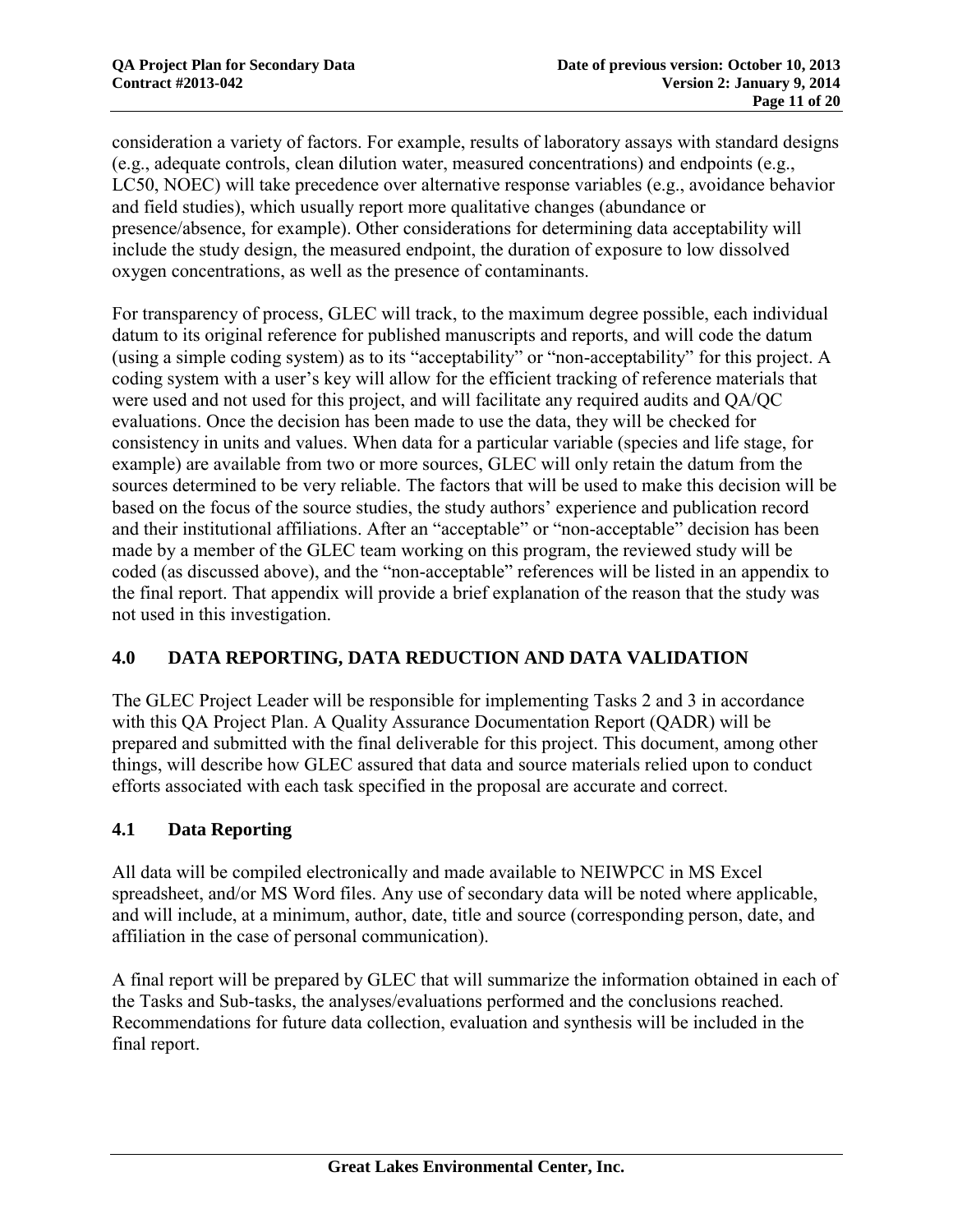## **4.2 Data Reduction**

Data reduction procedures specific to the project, including calculations and equations, will be described in data summaries and/or reports. This includes the calculation of summary statistics, biological metrics, and data comparisons (e.g., biological diversity to DO level).

## **4.3 Data Validation**

Any data validation procedures used to ensure the reporting of accurate project data will be described in data summaries and/or reports. This independent QA verification is part of a three tier review process to be conducted based on the GLEC Quality Review Form (Attachment B). The Quality Review Form requires documentation of the specific quality review elements and the acceptability of each element within the context of the overall project objectives.

Every deliverable and associated data is submitted to a three-tiered review prior to submission to NEIWPCC. The first two tiers of review take place through GLEC's customary QC Review, the third by an independent QA review. The first tier review is a Self Review conducted by the author of the table, spreadsheet, map or report. This review ensures that the requirements in the project and QAPP were addressed and that the materials and data are compiled and ready for use in QC and QA reviews and subsequent archival. When the author has completed the review and is satisfied with the final draft, he/she submits the document for the QC Peer Review.

The second tier review is a Quality Control Peer Review conducted by a scientist with appropriate technical expertise. The GLEC Project Leader (Mick DeGraeve) will be responsible for selecting an appropriately experienced scientist for the second tier review. In the event that Mick's selection of a second tier reviewer does not meet NEIWPCC's expectations, the Chairman of the Technical Advisory Committee (Phil DeGaetano) will be consulted for his recommendation of an appropriate second tier reviewer. This review ensures that the document or deliverable is technically sound, and that the document has been interpreted objectively and has solid conclusions. Types of checks include determinations that: the description of the technical procedure accurately reflects the work performed; the document contains a data quality assessment; examination of the data quality and verification (for accuracy, presentation and interpretation); review of computer code or algorithms; appropriate application of statistical tests or modeling assumptions; and, a critical review of the narrative, including assumptions, evaluations and conclusions. The QC Review also checks that any deviations from planned activities are documented, and that any suspect data are described in the data verification review, and that the possible effects of these on data interpretation are discussed. The data verification form (to be developed) is returned to the author, and the author is responsible for making sure that the corrections are made, subject to the GLEC Project Leader's approval. Corrective actions for those errors that are recurring or major in scope, are discussed further in GLEC's corporate Quality Management Plan, dated January, 2009 (QMP).

The third tier of the review process is the Independent Quality Assurance Review. The QA review verifies that the Self Review and the QC Peer Reviews were completed and that review comments were appropriate and addressed. The QA review is an independent review and evaluation of a deliverable before its submission to the client, and is conducted by the Quality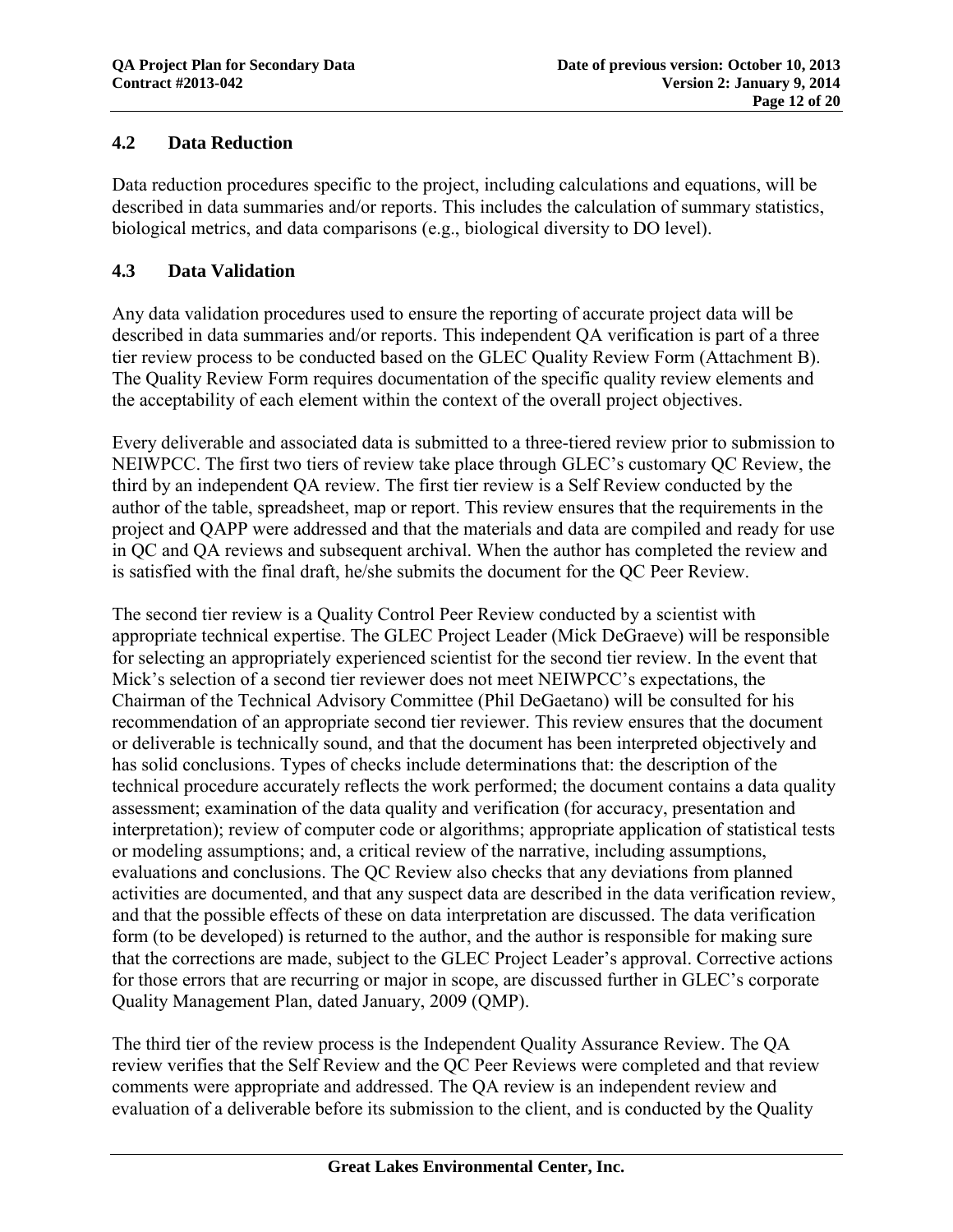Assurance Officer or a senior scientist assigned by the QA Officer. QA reviewers will be chosen outside of the project, based on their technical expertise and independence from the assignment. There may be two reviewers assigned if necessary, depending on personnel areas of expertise. The review evaluates the technical approach, computations performed, interpretations, conclusions, and overall appearance of the document. An independent review of a percentage of data for accuracy and traceability is also completed at this time. It will be the responsibility of the PL to satisfactorily address any of the QA reviewer's comments and concerns.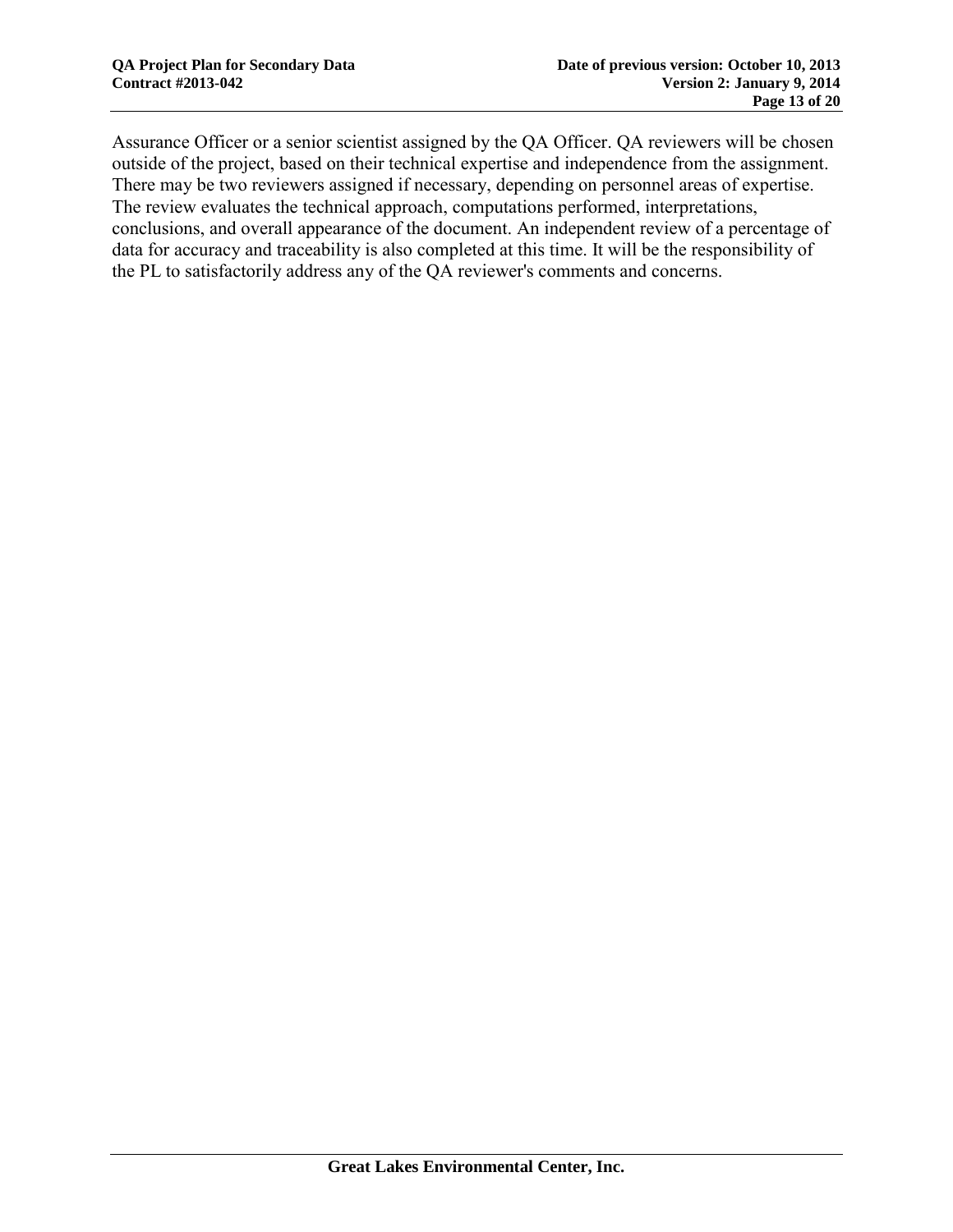# **5.0 SCHEDULE**

| Task 1. Development of an approvable quality assurance project plan                                                                                                                                                                      | August 2013 - January<br>2014 |
|------------------------------------------------------------------------------------------------------------------------------------------------------------------------------------------------------------------------------------------|-------------------------------|
| Task 2. Collect information regarding harbor biology and develop a<br>method to evaluate potential impacts of projected DO deficits                                                                                                      |                               |
| Task 2.1 Summary of qualitative and quantitative health of the<br>existing aquatic life in the NY/NJ Harbor Estuary                                                                                                                      | February - April 2014         |
| Task 2.2 Determine expected species and life stages in the Harbor,<br>and salinity, temperature, and habitat preferences                                                                                                                 | February - April 2014         |
| Task 2.3 Identify critical locations and time periods of current and<br>projected DO conditions that might impact juvenile/adult aquatic life<br>survival as well as larval recruitment and growth of juvenile and<br>adult aquatic life | February – May 2014           |
| Task 2.4 Identify the aquatic life that would be most impacted by the<br>DO conditions in the critical locations. Indicate the nature of the<br>likely impact to the extent possible                                                     | March $-$ May 2014            |
| Task 2.5 Based on existing information, develop, if possible, a<br>method to assess the relative biological impact of different DO<br>conditions                                                                                         | March $-$ July 2014           |
| Task 2.6 Compile biological data requirements needed to evaluate<br>significance of DO deficits in limited portions of the Harbor                                                                                                        | August – September 2014       |
| Task 2.7 Identify any site specific or Use Attainability Analysis<br>(UAA) dissolved oxygen standards that have been approved by EPA                                                                                                     | February – June 2014          |
| Task 3. Evaluate potential biological impact of projected DO deficits                                                                                                                                                                    |                               |
| Task 3.1 Compare current conditions in critical areas to those<br>conditions existing in similar areas of DO attainment                                                                                                                  | August – October 2014         |
| Task 3.2 Based on the methodology developed above, and the data<br>collected in this section, develop a method to evaluate whether the<br>spatial extent of low DO is widespread enough to warrant                                       | July 2014 – October 2014      |
| Task 3.3 Apply the evaluation method to the information assembled<br>above and tabulate the locations and times of DO deficit of biological<br>concern                                                                                   | September – November<br>2014  |
| Task 3.4 Provide an evaluation of projected conditions in 2050 based<br>on currently expected conditions as a consequence of climate change                                                                                              | April $-$ July 2014           |
| Final report preparation                                                                                                                                                                                                                 | October – December 2014       |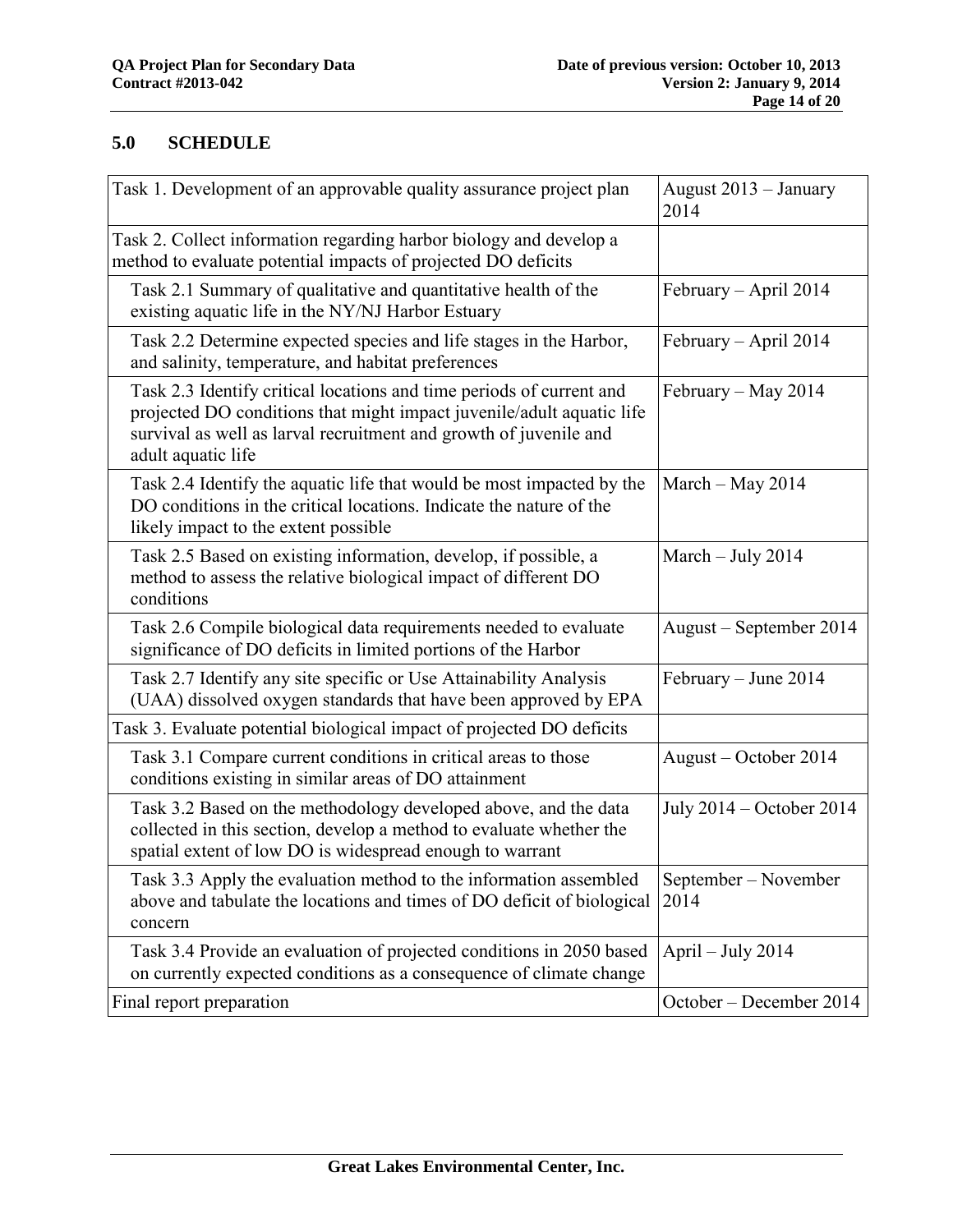#### **6.0 REFERENCES**

Great Lakes Environmental Center. 2012. Quality Assurance Project Plan for Secondary Data. Last revised, April 30, 2012.

Great Lakes Environmental Center. 2009. Quality Management Plan. January, 2009.

U.S. Environmental Protection Agency. 2001a. EPA Requirements for Quality Assurance Project Plans QA/R-5, EPA/240/B-01/003, Office of Environmental Information. March 2001.

U.S. Environmental Protection Agency. 2001b. EPA Requirements for Quality Management Plans QA/R-2, EPA/240/B-01/002, Office of Environmental Information.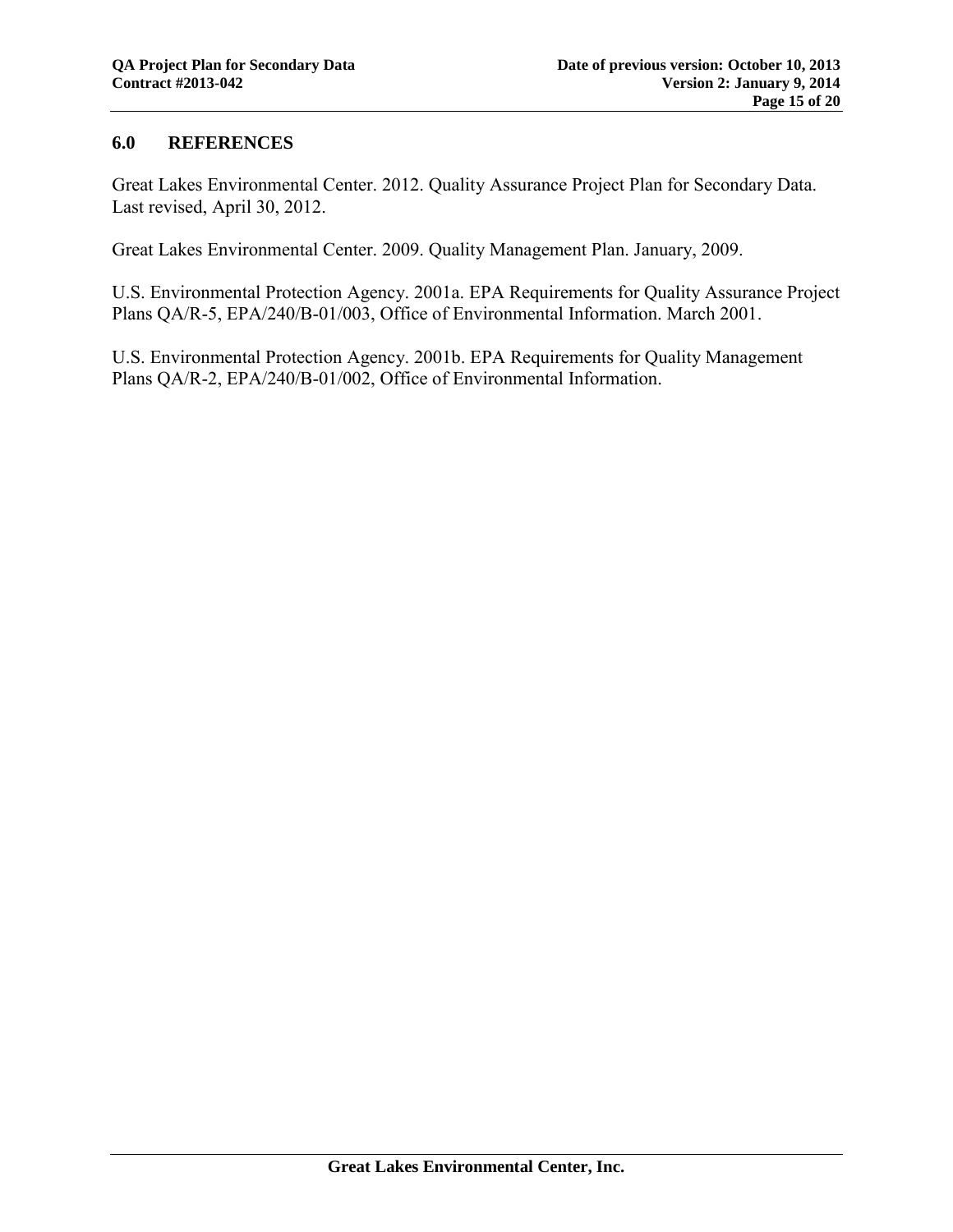# **APPENDIX A**

# **Document Cover Sheet**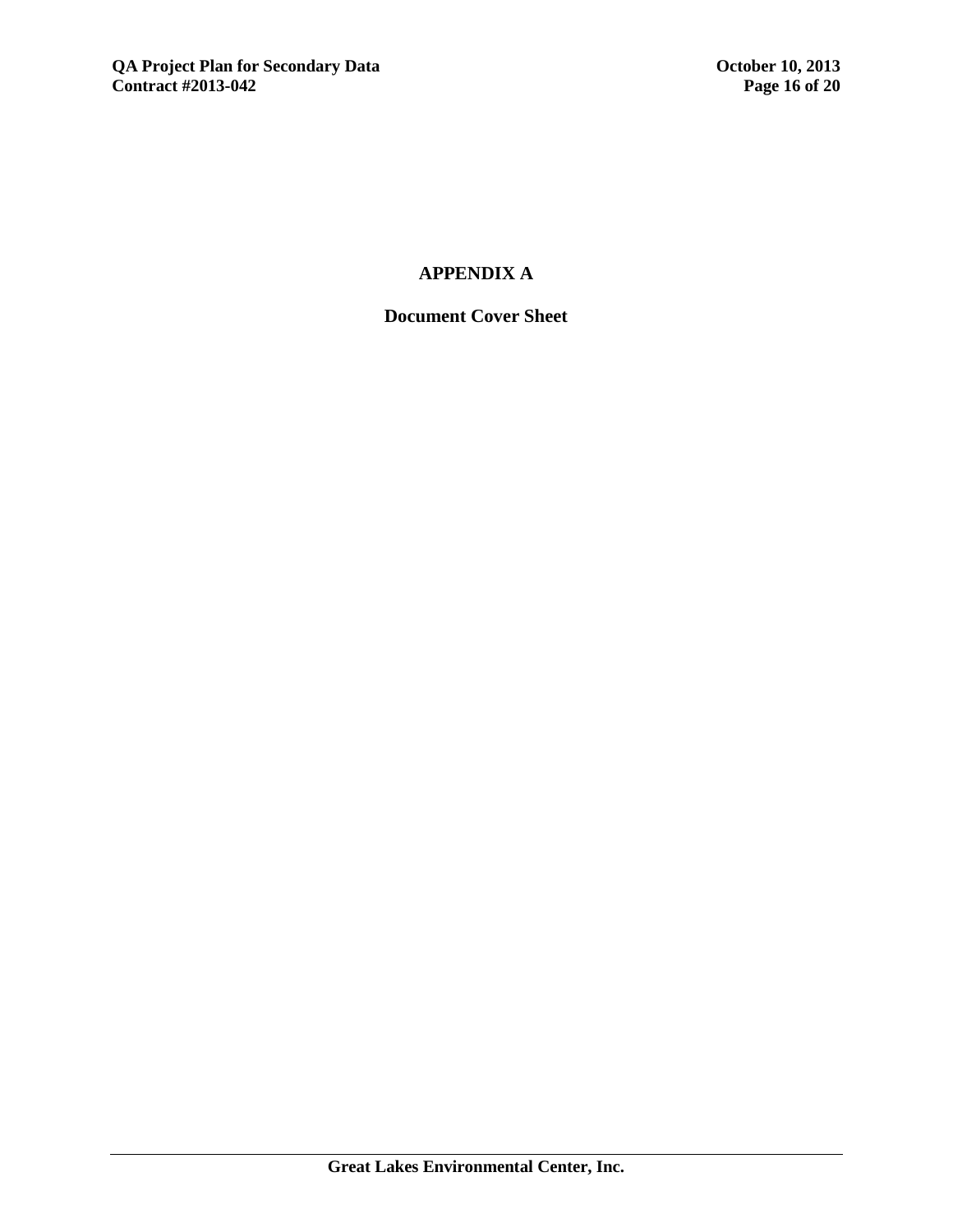| Rev 4.11.12<br><b>DOCUMENT COVER SHEET</b>                                                                                                                                                                                                                                                                                                                                                                                                                     |                                         |             |                                                                                                                                                    |                    |                                                                                                                                                                                           |  |                                                            |        |                |                     |        |            |              |                   |              |         |                                                         |                           |        |              |
|----------------------------------------------------------------------------------------------------------------------------------------------------------------------------------------------------------------------------------------------------------------------------------------------------------------------------------------------------------------------------------------------------------------------------------------------------------------|-----------------------------------------|-------------|----------------------------------------------------------------------------------------------------------------------------------------------------|--------------------|-------------------------------------------------------------------------------------------------------------------------------------------------------------------------------------------|--|------------------------------------------------------------|--------|----------------|---------------------|--------|------------|--------------|-------------------|--------------|---------|---------------------------------------------------------|---------------------------|--------|--------------|
| • This sheet is Required by GLEC policy                                                                                                                                                                                                                                                                                                                                                                                                                        |                                         |             |                                                                                                                                                    |                    |                                                                                                                                                                                           |  |                                                            |        |                |                     |        |            |              |                   |              |         |                                                         |                           |        |              |
| • This sheet begins with the originator's document and is to be attached to each new version of the document throughout the production process.<br>• After the document is finalized, it is to be attached to the chrono copy (or library copy when appropriate)                                                                                                                                                                                               |                                         |             |                                                                                                                                                    |                    |                                                                                                                                                                                           |  |                                                            |        |                |                     |        |            |              |                   |              |         |                                                         |                           |        |              |
| <b>Name</b>                                                                                                                                                                                                                                                                                                                                                                                                                                                    | <b>Initials</b>                         | <b>Date</b> | <b>Circle all that</b><br><b>Fed Ex</b><br><b>Fed Ex</b><br><b>Fed Ex</b><br>Mail<br><b>Priority</b><br><b>Ground</b><br><b>Standard</b><br>apply: |                    |                                                                                                                                                                                           |  |                                                            |        |                |                     |        |            |              | <b>Fax E-mail</b> |              |         |                                                         |                           |        |              |
| Originator:                                                                                                                                                                                                                                                                                                                                                                                                                                                    |                                         |             |                                                                                                                                                    | <b>Circle one:</b> |                                                                                                                                                                                           |  |                                                            |        |                |                     |        |            |              |                   |              |         |                                                         |                           |        |              |
| <b>Word Processing:</b>                                                                                                                                                                                                                                                                                                                                                                                                                                        |                                         |             |                                                                                                                                                    |                    | Does the FINAL deliverable involve primary or secondary data? YES / NO                                                                                                                    |  |                                                            |        |                |                     |        |            |              |                   |              |         |                                                         |                           |        |              |
| <b>Reviewer:</b><br>(Other than Originator)                                                                                                                                                                                                                                                                                                                                                                                                                    | If yes, include the QA/QC review sheet. |             |                                                                                                                                                    |                    |                                                                                                                                                                                           |  |                                                            |        |                |                     |        |            |              |                   |              |         |                                                         |                           |        |              |
| <b>Edits Made: #1</b>                                                                                                                                                                                                                                                                                                                                                                                                                                          |                                         |             |                                                                                                                                                    |                    | Location of QA review:<br>Traverse City / Columbus                                                                                                                                        |  |                                                            |        |                |                     |        |            |              |                   |              |         | Where document is archived:<br>Traverse City / Columbus |                           |        |              |
| <b>Reviewer:</b>                                                                                                                                                                                                                                                                                                                                                                                                                                               |                                         |             |                                                                                                                                                    |                    |                                                                                                                                                                                           |  |                                                            |        |                | <b>Distribution</b> |        |            |              |                   |              |         |                                                         |                           |        |              |
| Edits Made: #2                                                                                                                                                                                                                                                                                                                                                                                                                                                 |                                         |             |                                                                                                                                                    |                    |                                                                                                                                                                                           |  |                                                            |        |                |                     |        |            |              |                   |              |         | Internal                                                |                           |        |              |
| <b>Reviewer:</b>                                                                                                                                                                                                                                                                                                                                                                                                                                               |                                         |             |                                                                                                                                                    |                    | <b>External</b><br>(Indicate number of copies                                                                                                                                             |  |                                                            |        |                |                     |        |            |              |                   |              |         | (One copy unless<br>otherwise noted)                    |                           |        |              |
| Edits Made: #3                                                                                                                                                                                                                                                                                                                                                                                                                                                 |                                         |             |                                                                                                                                                    |                    | for all that apply)                                                                                                                                                                       |  |                                                            | E-mail | Standard white | Recycled            | 3-hole | Letterhead | Single sided | Double sided      | <b>Bound</b> | Unbound |                                                         | <b>SCAN</b>               |        |              |
| <b>Reviewer:</b>                                                                                                                                                                                                                                                                                                                                                                                                                                               |                                         |             |                                                                                                                                                    |                    |                                                                                                                                                                                           |  |                                                            |        |                |                     |        |            |              |                   |              |         |                                                         |                           | E-mail | Hard<br>copy |
| Edits Made: #4                                                                                                                                                                                                                                                                                                                                                                                                                                                 |                                         |             |                                                                                                                                                    |                    |                                                                                                                                                                                           |  |                                                            |        |                |                     |        |            |              |                   |              |         | <b>CHRONO</b>                                           |                           |        |              |
| <b>Final Approval:</b>                                                                                                                                                                                                                                                                                                                                                                                                                                         |                                         |             |                                                                                                                                                    |                    |                                                                                                                                                                                           |  |                                                            |        |                |                     |        |            |              |                   |              |         |                                                         |                           |        |              |
| (Management<br><b>Team Member)</b>                                                                                                                                                                                                                                                                                                                                                                                                                             |                                         |             |                                                                                                                                                    |                    |                                                                                                                                                                                           |  |                                                            |        |                |                     |        |            |              |                   |              |         |                                                         |                           |        |              |
| <b>Project Information:</b>                                                                                                                                                                                                                                                                                                                                                                                                                                    |                                         |             |                                                                                                                                                    |                    |                                                                                                                                                                                           |  |                                                            |        |                |                     |        |            |              |                   |              |         |                                                         |                           |        |              |
|                                                                                                                                                                                                                                                                                                                                                                                                                                                                |                                         |             |                                                                                                                                                    |                    |                                                                                                                                                                                           |  |                                                            |        |                |                     |        |            |              |                   |              |         |                                                         |                           |        |              |
| Project #:                                                                                                                                                                                                                                                                                                                                                                                                                                                     |                                         |             |                                                                                                                                                    |                    |                                                                                                                                                                                           |  |                                                            |        |                |                     |        |            |              |                   |              |         |                                                         |                           |        |              |
| <b>Project Manager:</b><br>or                                                                                                                                                                                                                                                                                                                                                                                                                                  |                                         |             |                                                                                                                                                    |                    |                                                                                                                                                                                           |  |                                                            |        |                |                     |        |            |              |                   |              |         |                                                         |                           |        |              |
| <b>Deputy Project Manager:</b>                                                                                                                                                                                                                                                                                                                                                                                                                                 |                                         |             |                                                                                                                                                    |                    | cc: Kim All deliverables TC - (for GLEC files) via e-mail (provide a hard copy to accompany all<br>electronic deliverables, unless otherwise directed). CO -Provide Doc cover/QA/QC docs. |  |                                                            |        |                |                     |        |            |              |                   |              |         |                                                         |                           |        |              |
| FOR ADMIN USE ONLY:<br>о<br>т                                                                                                                                                                                                                                                                                                                                                                                                                                  |                                         | Chrono      | <b>Electronic</b>                                                                                                                                  |                    | *SCAN<br>Doc Cvr/QA/QC                                                                                                                                                                    |  | Library<br>(Include copy of RFP with proposals)            |        |                |                     |        |            |              |                   |              |         |                                                         | <b>Library Index List</b> |        |              |
|                                                                                                                                                                                                                                                                                                                                                                                                                                                                |                                         |             |                                                                                                                                                    |                    |                                                                                                                                                                                           |  |                                                            |        |                |                     |        |            |              |                   |              |         |                                                         |                           |        |              |
| <b>Document Information</b>                                                                                                                                                                                                                                                                                                                                                                                                                                    |                                         |             |                                                                                                                                                    |                    |                                                                                                                                                                                           |  |                                                            |        |                |                     |        |            |              |                   |              |         |                                                         |                           |        |              |
| Document Name & Location (include version number and date):<br>(Include location of Charts/Tables/Figures File or Folder Names & Locations (if different location from document above):                                                                                                                                                                                                                                                                        |                                         |             |                                                                                                                                                    |                    |                                                                                                                                                                                           |  |                                                            |        |                |                     |        |            |              |                   |              |         |                                                         |                           |        |              |
|                                                                                                                                                                                                                                                                                                                                                                                                                                                                |                                         |             |                                                                                                                                                    |                    |                                                                                                                                                                                           |  |                                                            |        |                |                     |        |            |              |                   |              |         |                                                         |                           |        |              |
|                                                                                                                                                                                                                                                                                                                                                                                                                                                                |                                         |             |                                                                                                                                                    |                    |                                                                                                                                                                                           |  |                                                            |        |                |                     |        |            |              |                   |              |         |                                                         |                           |        |              |
| Program Used (Circle one): WORD / Word Perfect / Excel / Power Point / Lotus / Adobe PDF / Other:                                                                                                                                                                                                                                                                                                                                                              |                                         |             |                                                                                                                                                    |                    |                                                                                                                                                                                           |  |                                                            |        |                |                     |        |            |              |                   |              |         |                                                         |                           |        |              |
| These programs are required for (unless otherwise specified by client): EPA and MDEQ – WORD or Adobe; PVSC - WORD                                                                                                                                                                                                                                                                                                                                              |                                         |             |                                                                                                                                                    |                    |                                                                                                                                                                                           |  |                                                            |        |                |                     |        |            |              |                   |              |         |                                                         |                           |        |              |
| Location of RFP (if proposal):                                                                                                                                                                                                                                                                                                                                                                                                                                 |                                         |             |                                                                                                                                                    |                    |                                                                                                                                                                                           |  |                                                            |        |                |                     |        |            |              |                   |              |         |                                                         |                           |        |              |
| <b>Date Final Copy Due to Client:</b>                                                                                                                                                                                                                                                                                                                                                                                                                          |                                         |             |                                                                                                                                                    |                    |                                                                                                                                                                                           |  | <b>Date Delivered to Client:</b><br>(official Chrono date) |        |                |                     |        |            |              |                   |              |         |                                                         |                           |        |              |
| Attach additional notes and/or Instructions to this document cover sheet (i.e. instructions for Dividers/ CD/ Disclaimer Page/ Headers and<br>Footers/ Table of Contents/ etc.) Reminder: Place notes and comments on this sheet, directly on the document, or attach your additional instructions to<br>this document cover sheet. Avoid using sticky notes for directions/corrections. Use them only for marking the location of corrections and/or changes. |                                         |             |                                                                                                                                                    |                    |                                                                                                                                                                                           |  |                                                            |        |                |                     |        |            |              |                   |              |         |                                                         |                           |        |              |
| <b>PROPOSED PURGE DATE:</b>                                                                                                                                                                                                                                                                                                                                                                                                                                    |                                         |             |                                                                                                                                                    |                    |                                                                                                                                                                                           |  |                                                            |        |                |                     |        |            |              |                   |              |         |                                                         |                           |        |              |
| <b>APPROVED PURGE DATE:</b>                                                                                                                                                                                                                                                                                                                                                                                                                                    |                                         |             |                                                                                                                                                    |                    | <b>APPROVAL SIGNATURE (Management Team Member):</b>                                                                                                                                       |  |                                                            |        |                |                     |        |            |              |                   |              |         |                                                         |                           |        |              |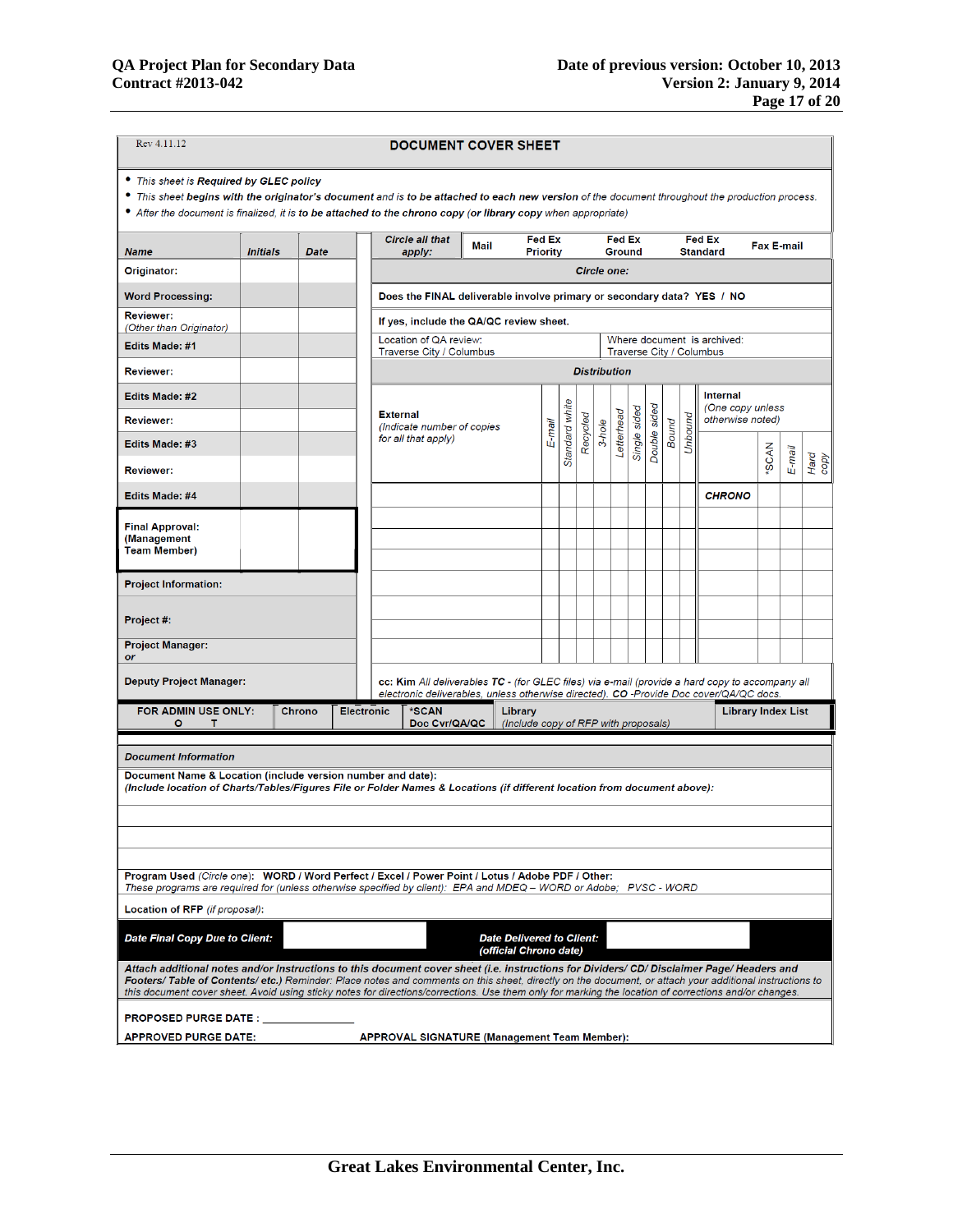# **APPENDIX B**

# **GLEC Quality Review Form**

- Self Review
- QC Peer Review
- QA Independent Review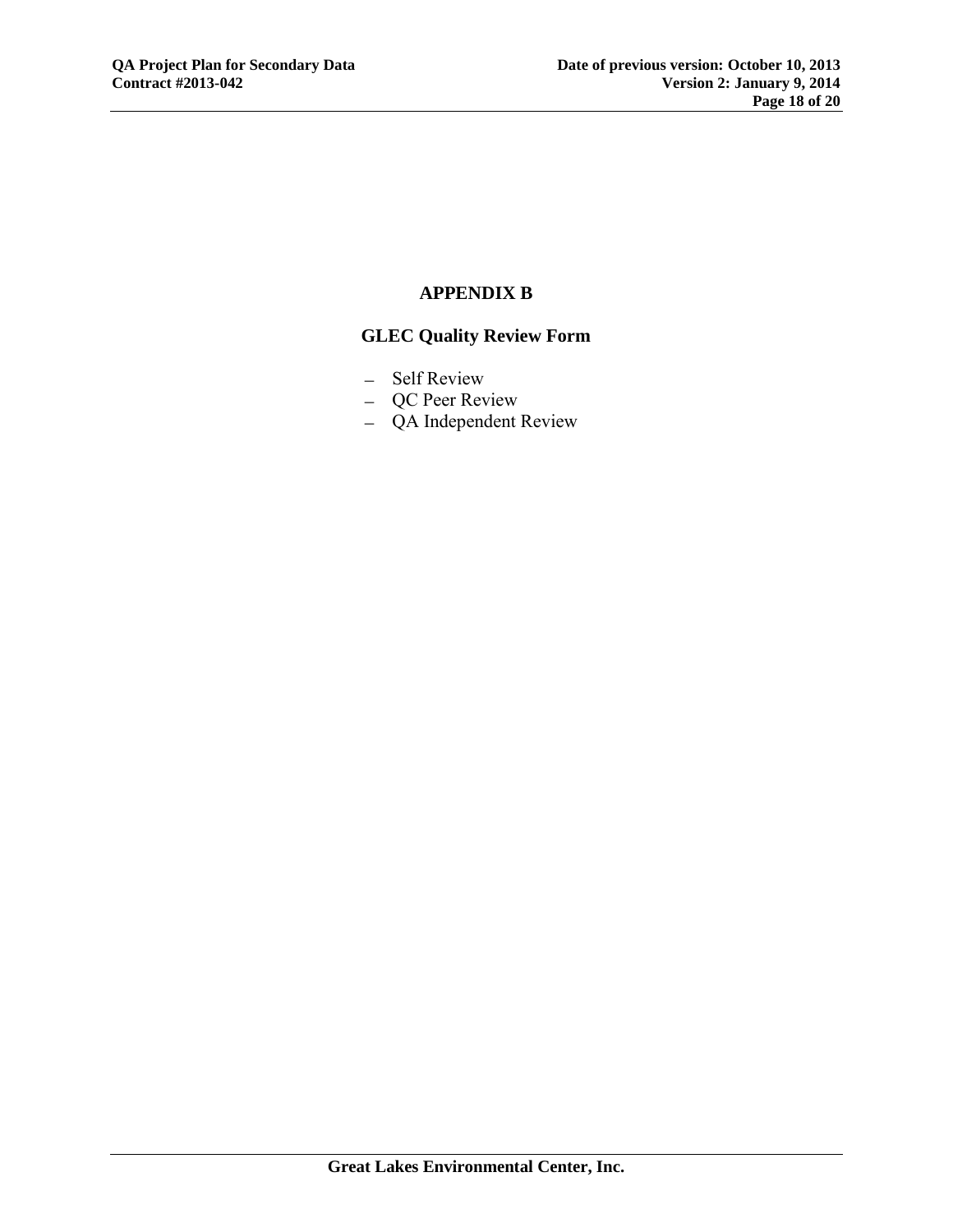| <b>GLEC QUALITY REVIEW FORM</b><br>updated:1.11.10<br>Page 1 of 2                                                                                                                                                            |  |  |   |   |     |  |  |  |  |  |  |
|------------------------------------------------------------------------------------------------------------------------------------------------------------------------------------------------------------------------------|--|--|---|---|-----|--|--|--|--|--|--|
| <b>SELF REVIEW</b>                                                                                                                                                                                                           |  |  |   |   |     |  |  |  |  |  |  |
| Circle one for each question below:<br>$Y = YES (Acceptable)$<br>$N = NO$ (Unacceptable)<br>$N/A = (Not Applicable)$                                                                                                         |  |  |   |   |     |  |  |  |  |  |  |
| 1) Was a critical self review of the final draft deliverable and associated work materials completed?                                                                                                                        |  |  | Y | N | N/A |  |  |  |  |  |  |
| 2) Were SOPs created and/or updated and used for this WA?                                                                                                                                                                    |  |  |   |   |     |  |  |  |  |  |  |
| • If yes, were applicable SOPs attached to QAPP?                                                                                                                                                                             |  |  |   |   |     |  |  |  |  |  |  |
| • If SOPs were used but not attached to QAPP, please attach copies of applicable SOPs to this review form or<br>provide a list of the applicable SOPs that includes the date of the SOPs. Are SOPs or list of SOPs attached? |  |  |   |   |     |  |  |  |  |  |  |
| 3) Was training for this Work Assignment completed, documented, and were copies of training<br>documentation sent to GLEC administration?                                                                                    |  |  |   |   |     |  |  |  |  |  |  |
| 4) Have all associated data, spreadsheets and materials been compiled and are ready for use in QC and<br>QA reviews and subsequent archival?                                                                                 |  |  |   |   |     |  |  |  |  |  |  |
| 5) Have all of the QAPP and WP QA and data quality requirements been addressed?                                                                                                                                              |  |  |   |   |     |  |  |  |  |  |  |
| 6) Have QA/QC results been reported in the report (or appendices)?                                                                                                                                                           |  |  | Y | N | N/A |  |  |  |  |  |  |
| 7) If there is no text report QA/QC results should be summarized and stored with data and delivered to client with<br>data report.                                                                                           |  |  |   |   |     |  |  |  |  |  |  |
| 8) Did GLEC receive a subcontractor statement of QA/QC compliance?                                                                                                                                                           |  |  |   |   |     |  |  |  |  |  |  |
| <b>Self Review Signature</b>                                                                                                                                                                                                 |  |  |   |   |     |  |  |  |  |  |  |
| $\blacktriangleright$ Principal Author (PA):                                                                                                                                                                                 |  |  |   |   |     |  |  |  |  |  |  |

| <b>GLEC QC PEER REVIEW</b>                                                                                  |                                                |       |     |                                                                               |   |   |     |  |  |  |
|-------------------------------------------------------------------------------------------------------------|------------------------------------------------|-------|-----|-------------------------------------------------------------------------------|---|---|-----|--|--|--|
| <b>Document Information</b>                                                                                 |                                                |       |     |                                                                               |   |   |     |  |  |  |
| Document Name & Location (include version number and date):<br>QC Review Due Date:                          |                                                |       |     |                                                                               |   |   |     |  |  |  |
| Client/Project/Agency/Division:                                                                             | Charge No.:                                    |       |     |                                                                               |   |   |     |  |  |  |
| Work Assignment Leader (WAL):                                                                               | Principle Author (PA) (if different than WAL): |       |     |                                                                               |   |   |     |  |  |  |
| Program or Deputy Program Manager (PM or DPM):                                                              |                                                |       |     |                                                                               |   |   |     |  |  |  |
| <b>Contributing Personnel:</b>                                                                              |                                                |       |     |                                                                               |   |   |     |  |  |  |
|                                                                                                             |                                                |       |     | <b>Quality Control Review Elements</b>                                        |   |   |     |  |  |  |
| Circle one for each question below:                                                                         |                                                |       |     | $Y = YES$ (Acceptable)<br>$N = NO$ (Unacceptable)<br>$N/A = (Not Applicable)$ |   |   |     |  |  |  |
| <b>Technical Approach</b>                                                                                   |                                                |       |     | <b>Interpretation and Communication</b>                                       |   |   |     |  |  |  |
| 1) Are the analytical methods valid?                                                                        | Y                                              | N     | N/A | 8) Were the data quality objectives addressed and<br>followed?                | Y | N | N/A |  |  |  |
| 2) Are the data sources appropriate?<br>Y<br>N                                                              |                                                |       |     | 9) Are the formulations and calculations acceptable?                          | Y | N | N/A |  |  |  |
| 3) Are the data sources referenced?<br>Ÿ<br>N/A<br>N                                                        |                                                |       |     | 10) Was the computer code verified?                                           | Y | N | N/A |  |  |  |
| 4) Are the assumptions valid?<br>Y<br>N/A<br>N                                                              |                                                |       |     | 11) Are the method QC checks included in the report<br>and acceptable?        |   |   | N/A |  |  |  |
| 12) Was the Work Assignment scope<br>5) Are the computer models appropriate?<br>Y<br>N/A<br>N<br>addressed? |                                                |       |     |                                                                               |   | N | N/A |  |  |  |
| <b>Data Validation</b>                                                                                      |                                                |       |     | 13) Are the conclusions logical?                                              | Y | N | N/A |  |  |  |
| 6) Were 100% of data and associated<br>spreadsheets/materials checked during<br>this review?                | Y                                              | $N^*$ | N/A | 14) Is the deliverable appropriate for intended<br>purpose?                   | Υ | N | N/A |  |  |  |
| $\frac{1}{2}$<br>*If NO, what percent?                                                                      |                                                |       |     | <b>Format and Editorial Review</b>                                            |   |   |     |  |  |  |
| 7) Are the data sources traceable.<br>accurate, and fully referenced?                                       | Y                                              | N     | N/A | 15) Is the overall appearance and presentation of the<br>document acceptable? | Y | N | N/A |  |  |  |
| Recommendations of QC Reviewer(s) (if applicable). Attach continuation sheets if needed:                    |                                                |       |     |                                                                               |   |   |     |  |  |  |
|                                                                                                             |                                                |       |     |                                                                               |   |   |     |  |  |  |
|                                                                                                             |                                                |       |     | <b>QC Approval Signatures</b>                                                 |   |   |     |  |  |  |
| ▶ QC Peer Reviewer(s):                                                                                      |                                                |       |     | Date:                                                                         |   |   |     |  |  |  |
| Work Assignment Leader (WAL):                                                                               | Date:                                          |       |     |                                                                               |   |   |     |  |  |  |
| Principal Author (PA) (if different than WAL)<br>Date:                                                      |                                                |       |     |                                                                               |   |   |     |  |  |  |